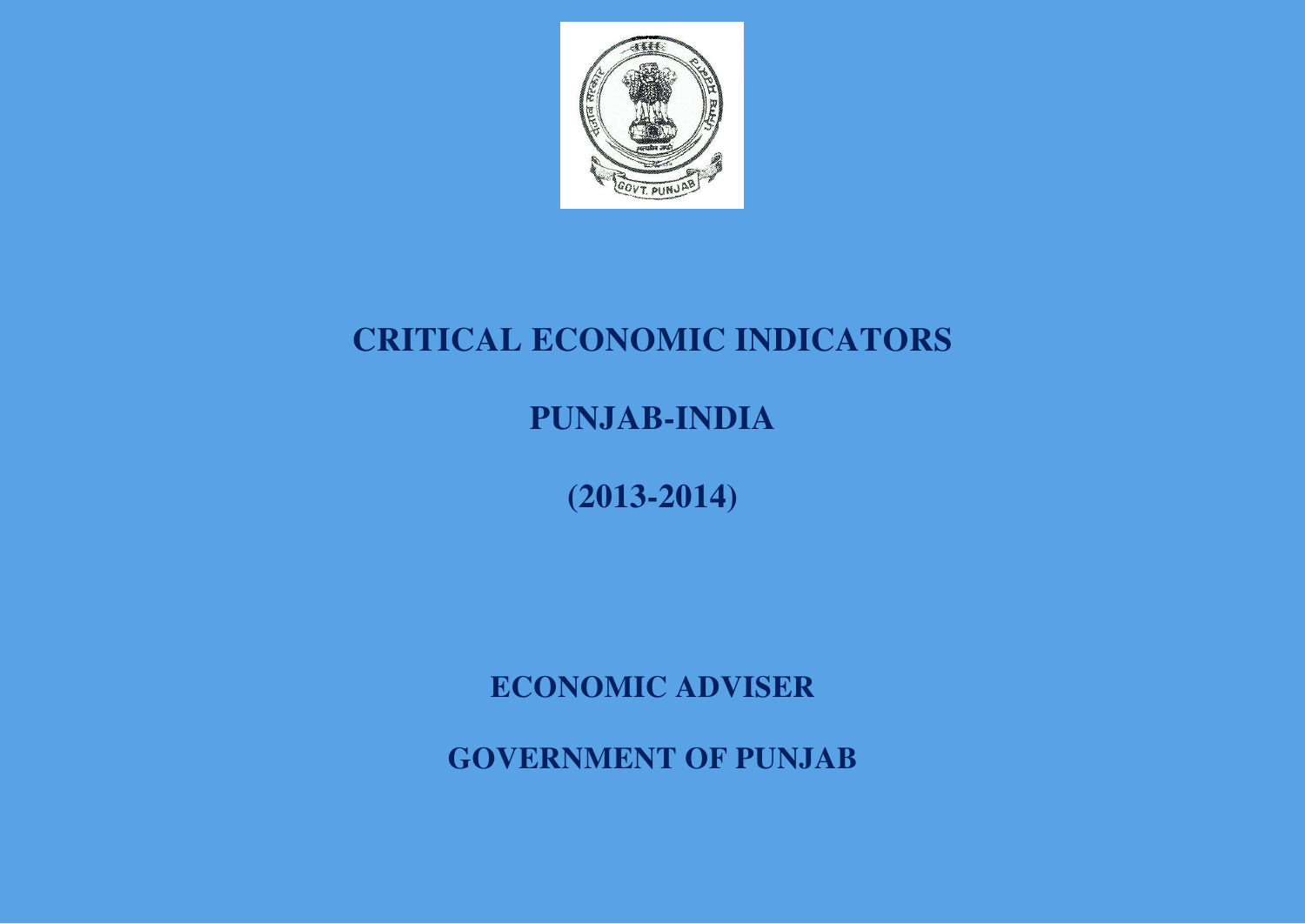## **CRITICAL ECONOMIC INDICATORS PUNJAB-INDIA**

**(2013-2014)** 



### **ECONOMIC ADVISER**

#### **GOVERNMENT OF PUNJAB**

**[www.esopb.gov.in](http://www.esopb.gov.in/) fieldoperationchd@gmail.com PHONE 0172-2704540**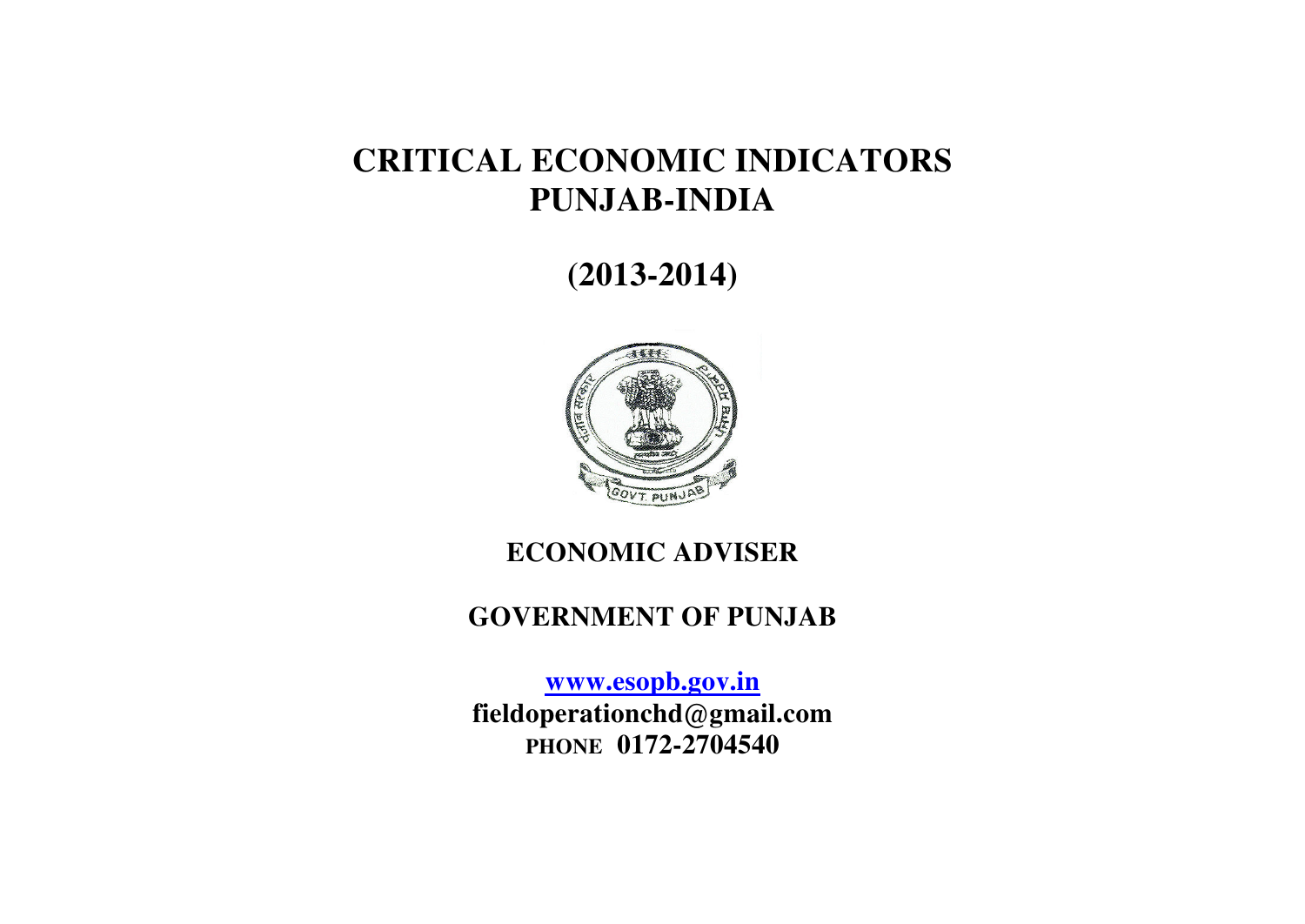### **Officers/officials Associated with the Publication**

- 1. Sh Harvinder Singh Joint Director
- 2. Smt.Deepinder Kaur Deputy ESA
- **3.** Smt. Sunita Parbhakar Statistical Assistant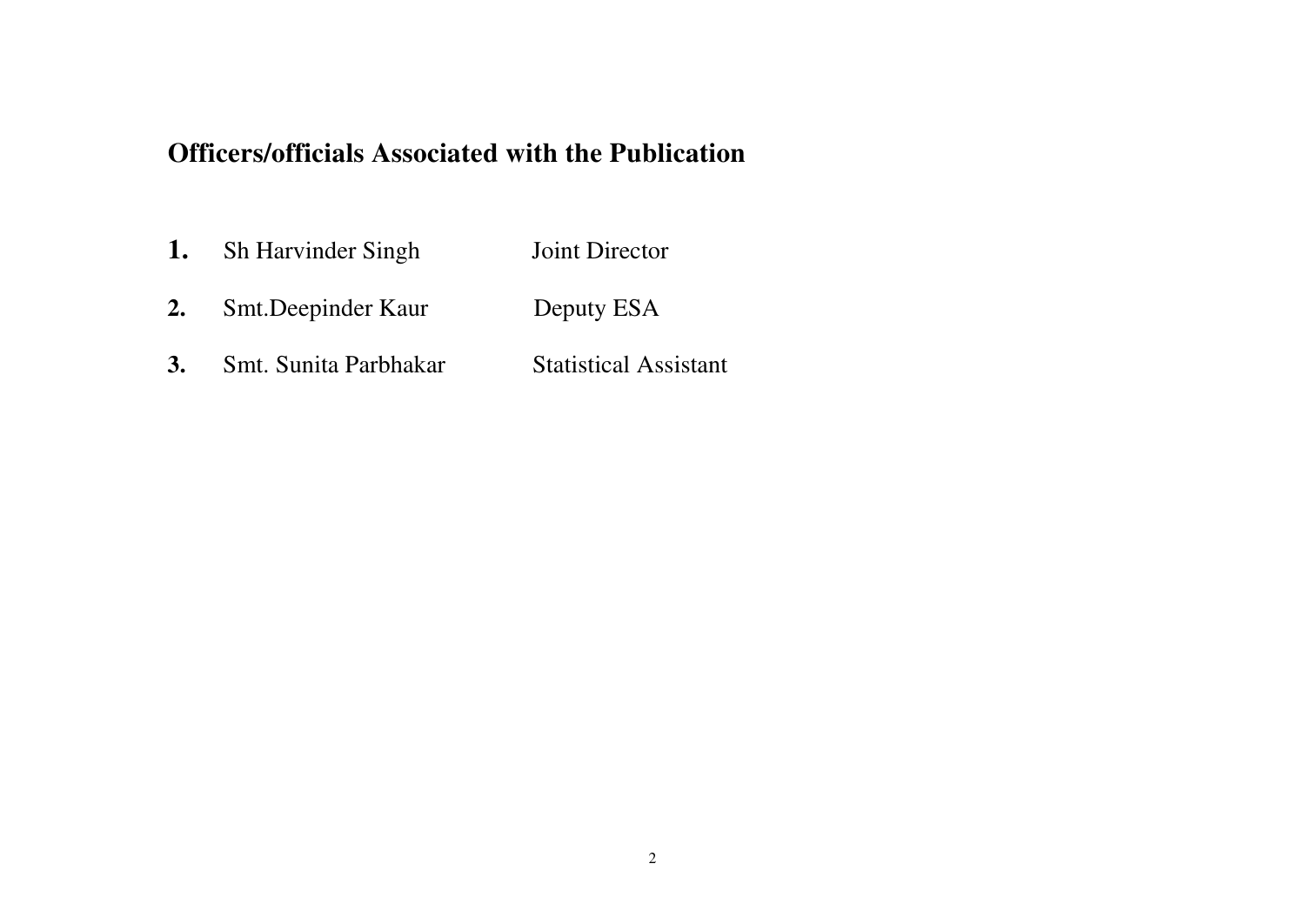#### **PREFACE**

The Economic & Statistical Organisation, Punjab prepares Critical Economic Indicators of Punjab & India annually which provide useful data pertaining to different sectors of economy, viz. Gross and Net State Domestic Product, Capital- Formation, Power, Industry, Agriculture, Irrigation, Population, Health, Employment , Banking and Insurance etc. An effort has been made to include such indicators which help in an in depth analysis of the socio-economic development of the State over a period of time. Besides, the information is also presented in graphical / chart form. For its wider use and utility, it is placed on the state web site also which can be accessed at http:// www.esopb.gov.in

Chandigarh Dated MOHAN LAL SHARMA  **Economic Adviser Government of Punjab.**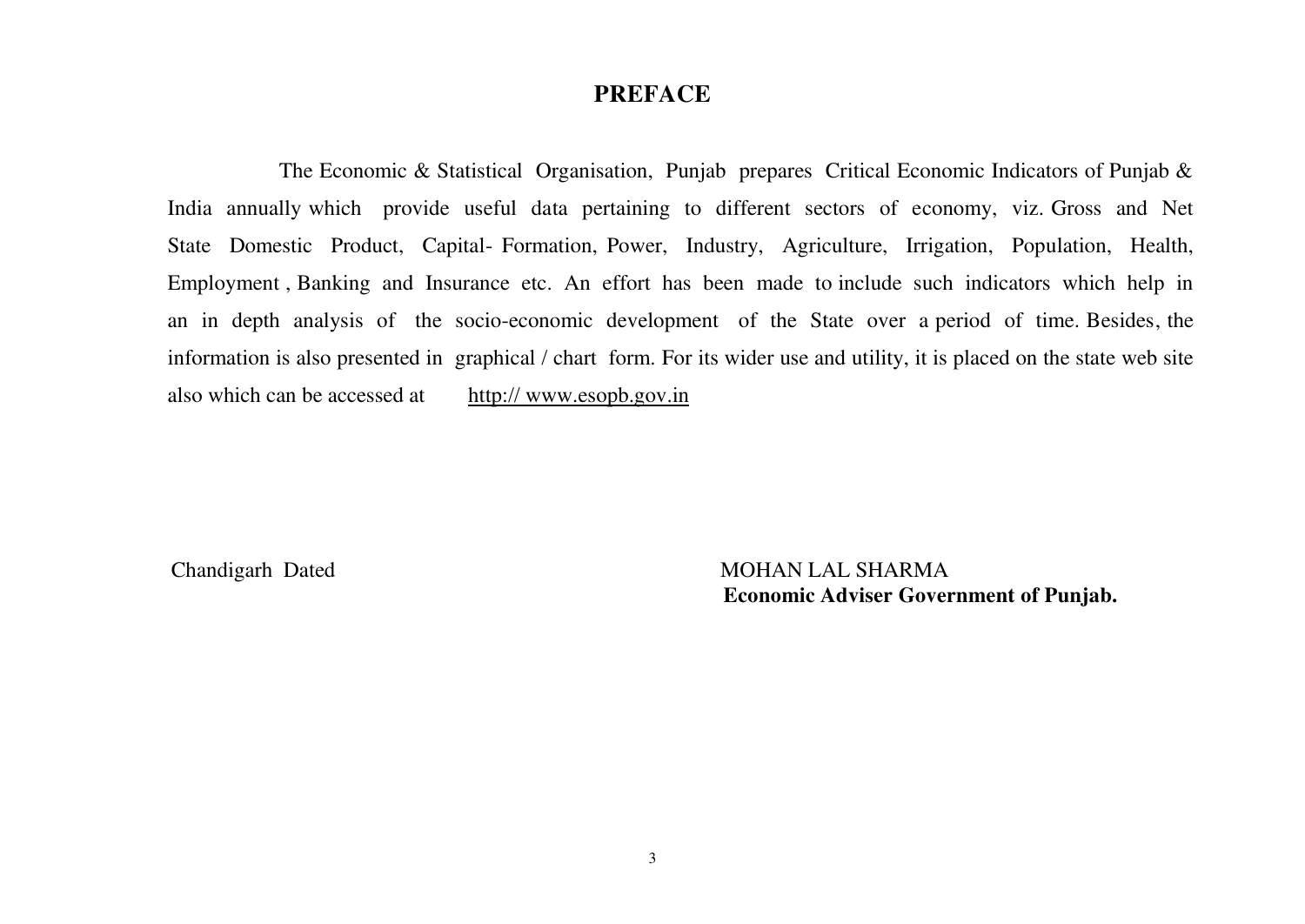#### **ABBREVIATIONS USED IN THIS PUBLICATION**

**R = Revised** 

**.. /XX = Not available** 

**\* = Commercial crops= Cocoa, Coffee, Jute & Mesta, opium, Rubber, Sannhamp, Tea, Tobacco, oilseeds, Cotton, Sugarcane .** 

**# = Relates to Calendar Year. Punjab information as supplied by Punjab Health Deptt.** 

**^ = Excludes JRY Roads** 

**\$\$ = Included utilities and non utilities as per UN methodology**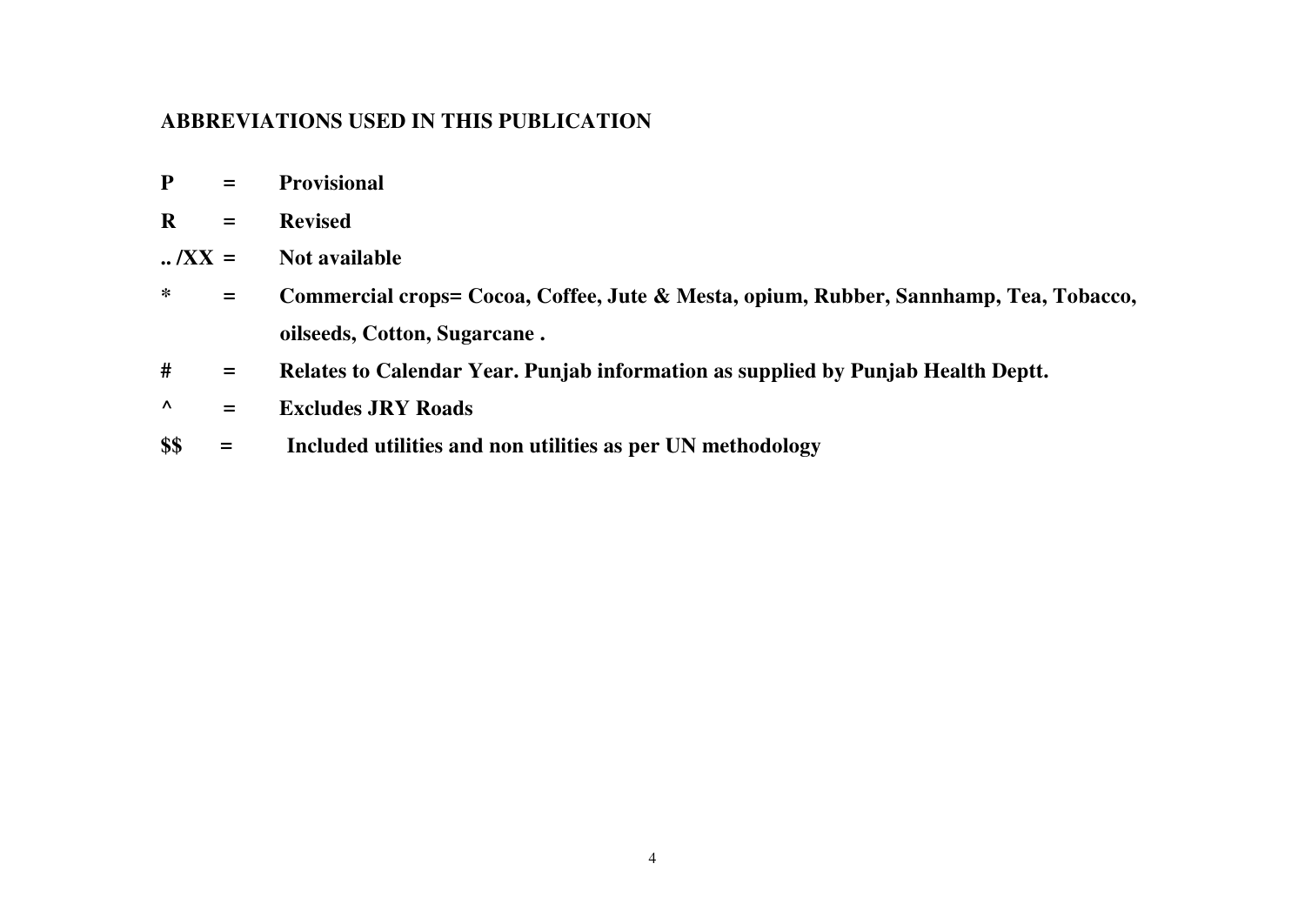| S.No.         | <b>Sector</b>                                 | Page(s)   |
|---------------|-----------------------------------------------|-----------|
| A.            | <b>Gross State Domestic Product</b>           | $5-6$     |
| <b>B.</b>     | <b>Net State Domestic Product</b>             | 6         |
| $C_{\bullet}$ | <b>Gross State Domestic Capital Formation</b> | 7         |
| D.            | Power                                         | 8         |
| E.            | <b>Industry</b>                               | 9         |
| F.            | <b>Agriculture</b>                            | $10 - 11$ |
| G.            | <b>Irrigation</b>                             | 12        |
| H.            | Population                                    | 13-14     |
| I.            | <b>Education</b>                              | 14-16     |
| J.            | Health                                        | 17        |
| <b>K.</b>     | Employment                                    | 18-19     |
| L.            | <b>Banking &amp; Finance</b>                  | $19 - 20$ |
| M.            | <b>Roads</b>                                  | 20        |
| N.            | <b>Miscellaneous</b>                          | $20 - 21$ |
| <b>O.</b>     | poverty                                       | 22        |

#### **CRITICAL ECONOMIC INDICATORS PUNJAB -INDIA**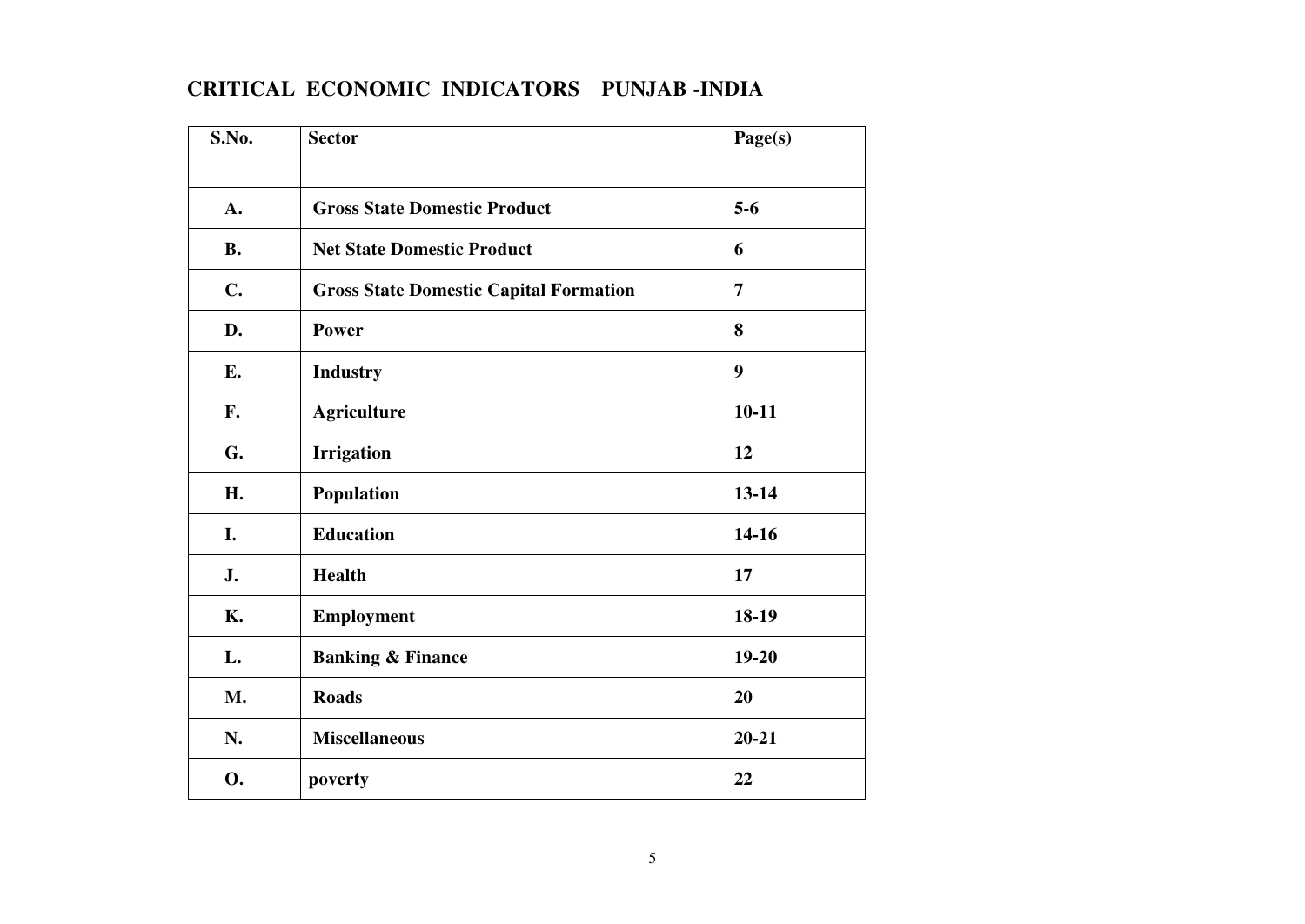|                |                                                          |             |                | <b>Gross State Domestic Product</b> | (GSDP)  |                  |                |          |  |
|----------------|----------------------------------------------------------|-------------|----------------|-------------------------------------|---------|------------------|----------------|----------|--|
|                |                                                          |             |                | <b>PUNJAB</b>                       |         | <b>ALL INDIA</b> |                |          |  |
| Sr.            | Item                                                     | <b>Unit</b> | 2011-12        | 2012-13                             | 2013-14 | 2011-12          | 2012-13        | 2013-14  |  |
| No.            |                                                          |             |                | (R)                                 | (P)     |                  | (R)            | (P)      |  |
|                | $\overline{2}$                                           | 3           | $\overline{4}$ | 5                                   | 6       | $\overline{7}$   | 8              | 9        |  |
|                | <b>Gross State Domestic</b><br><b>Product(GSDP)</b>      |             |                |                                     |         |                  |                |          |  |
| $\vert$ i)     | (a) At Current Prices                                    | Rs.crores   | 266628         | 297734                              | 334714  | 8736039          | 9951344        | 11272764 |  |
|                | % age to All India<br>(b)                                | Per cent    | 3.05           | 2.99                                | 2.97    | $\sim$           | $\mathbf{r}$   |          |  |
| ii)            | a) At constant<br>(2011-12) prices                       | Rs.crores   | 266628         | 280823                              | 298581  | 8736039          | 9226879        | 9839434  |  |
|                | %age to All India<br>b)                                  | Per cent    | 3.05           | 3.04                                | 3.03    | $\blacksquare$   | $\blacksquare$ |          |  |
| $\overline{2}$ | <b>Growth Rate of GSDP at</b><br>constant 2011-12 prices | Per cent    |                | 5.32                                | 6.32    | ÷.               | 5.6            | 6.6      |  |
| 3              | Per capita GSDP                                          |             |                |                                     |         |                  |                |          |  |
| i)             | At current prices                                        | Rs.         | 95379          | 105129                              | 116659  | 70977            | 79632          | 88992    |  |
| ii)            | At constant 2011-12 prices Rs.                           |             | 95379          | 99158                               | 104066  | 70977            | 73836          | 77674    |  |
| 4              | Percentage share of<br>primary sector in GSDP            |             |                |                                     |         |                  |                |          |  |
| $\mathsf{i}$   | <b>At Current Prices</b>                                 | Per cent    | 30.81          | 29.82                               | 29.02   | 21.75            | 21.35          | 21.18    |  |
| $\mathsf{ii}$  | At constant (2011-<br>12) prices                         | Per cent    | 30.81          | 29.72                               | 29.31   | 21.75            | 20.88          | 20.43    |  |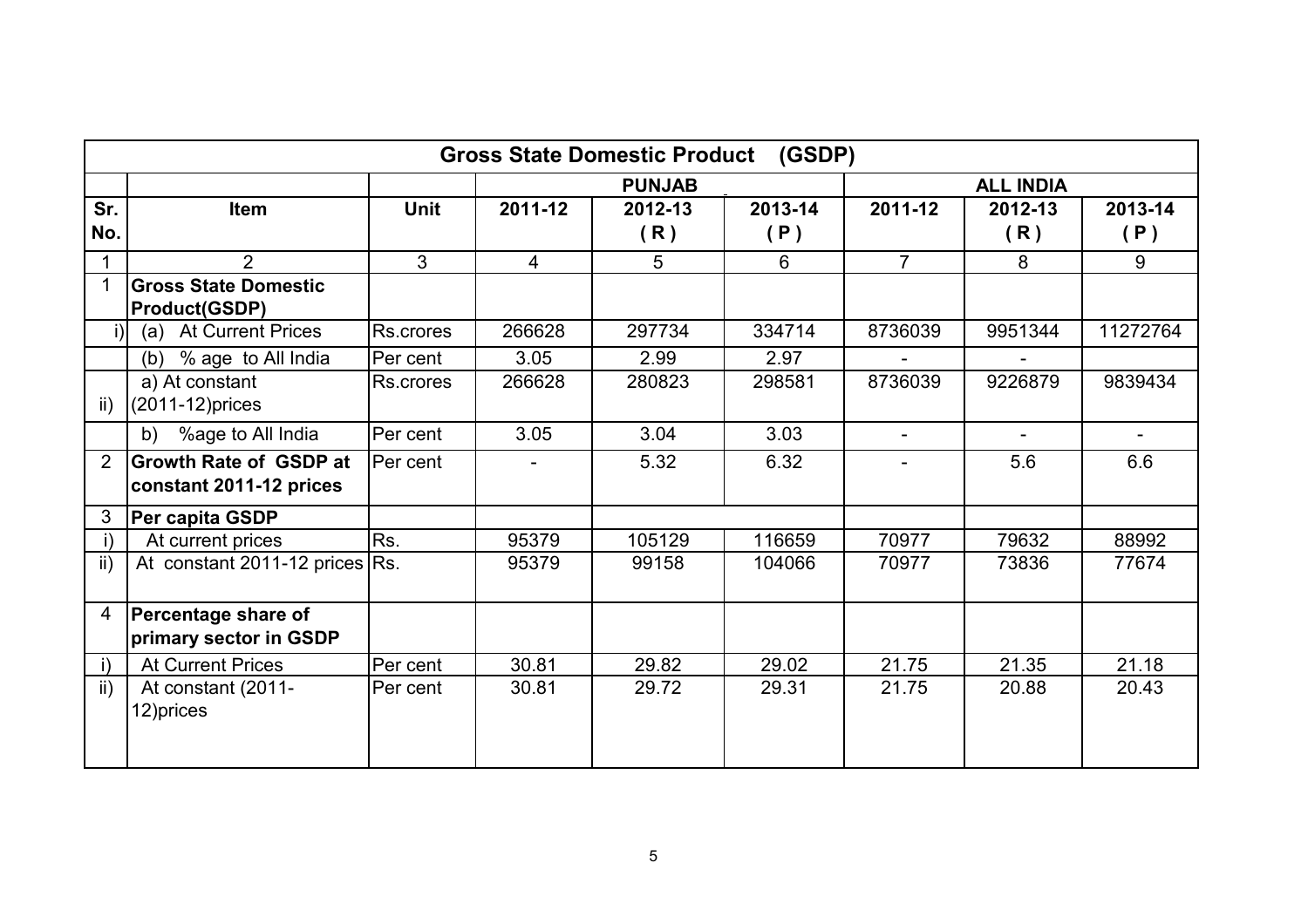|                 |                                                       |                |                                          | <b>PUNJAB</b> |         |                          | <b>ALL INDIA</b>         |          |
|-----------------|-------------------------------------------------------|----------------|------------------------------------------|---------------|---------|--------------------------|--------------------------|----------|
| Sr.No.          | <b>Item</b>                                           | <b>Unit</b>    | 2011-12                                  | 2012-13       | 2013-14 | 2011-12                  | 2012-13                  | 2013-14  |
|                 |                                                       |                | (R)                                      | (R)           | (P)     | (R)                      | (R)                      | (P)      |
| $\mathbf{1}$    | $\overline{2}$                                        | $\overline{3}$ | $\overline{4}$                           | 6             | 6       | $\overline{7}$           | 9                        | 9        |
| $\overline{5}$  | Percentage share of                                   |                |                                          |               |         |                          |                          |          |
|                 | <b>Secondary Sector in GSDP</b>                       |                |                                          |               |         |                          |                          |          |
| i)              | At Current prices                                     | Per cent       | 25.40                                    | 24.71         | 23.76   | 29.28                    | 28.63                    | 27.96    |
| ii)             | At constant (2011-12) Prices.                         | Per cent       | 25.40                                    | 24.83         | 24.47   | 29.28                    | 28.89                    | 28.61    |
| 6               | Percentage share of tertiary<br><b>Sector in GSDP</b> |                |                                          |               |         |                          |                          |          |
| i)              | At Current prices                                     | Per cent       | 43.79                                    | 45.47         | 47.22   | 48.97                    | 50.02                    | 50.86    |
| $\mathsf{ii}$ ) | At constant 2011-12) Prices.                          | Per cent       | 43.79                                    | 45.45         | 46.22   | 48.97                    | 50.23                    | 50.96    |
|                 |                                                       |                | <b>Net State Domestic Product (NSDP)</b> |               |         |                          |                          |          |
| $\overline{7}$  | <b>Net State Domestic</b><br><b>Product(NSDP)</b>     |                |                                          |               |         |                          |                          |          |
| i)              | a) At Current prices                                  | Rs.<br>crores  | 239227                                   | 267116        | 301673  | 7818898                  | 8891378                  | 10074292 |
|                 | b) %age to All India                                  | Per cent       | 3.06                                     | 3.00          | 2.99    | $\blacksquare$           |                          |          |
| $\mathsf{ii}$ ) | a) At constant (2011-12)<br>Prices                    | Rs.<br>crores  | 239227                                   | 251813        | 268423  | 7818898                  | 8217675                  | 8737681  |
|                 | b) %age to all India                                  | Per cent       | 3.06                                     | 3.06          | 3.07    | $\overline{\phantom{0}}$ | $\overline{\phantom{0}}$ | Ξ.       |
| 8               | Per capita Income(NSDP)                               |                |                                          |               |         |                          |                          |          |
| i)              | At current prices                                     | Rs.            | 85577                                    | 94318         | 105143  | 63460                    | 71050                    | 79412    |
| ii)             | At constant (2011-12) prices                          | Rs.            | 85577                                    | 88915         | 93555   | 63460                    | 65664                    | 68867    |
|                 |                                                       |                |                                          |               |         |                          |                          |          |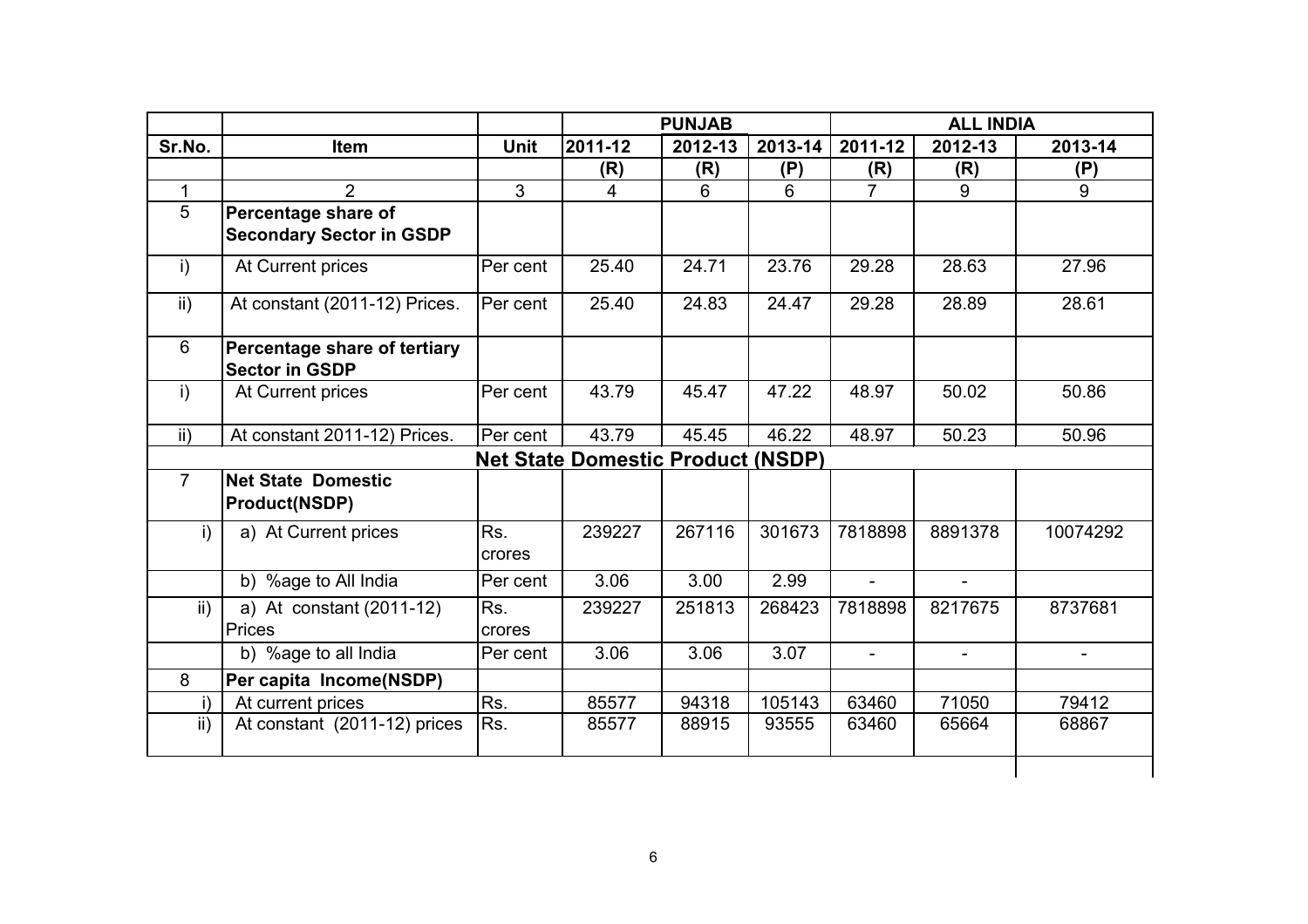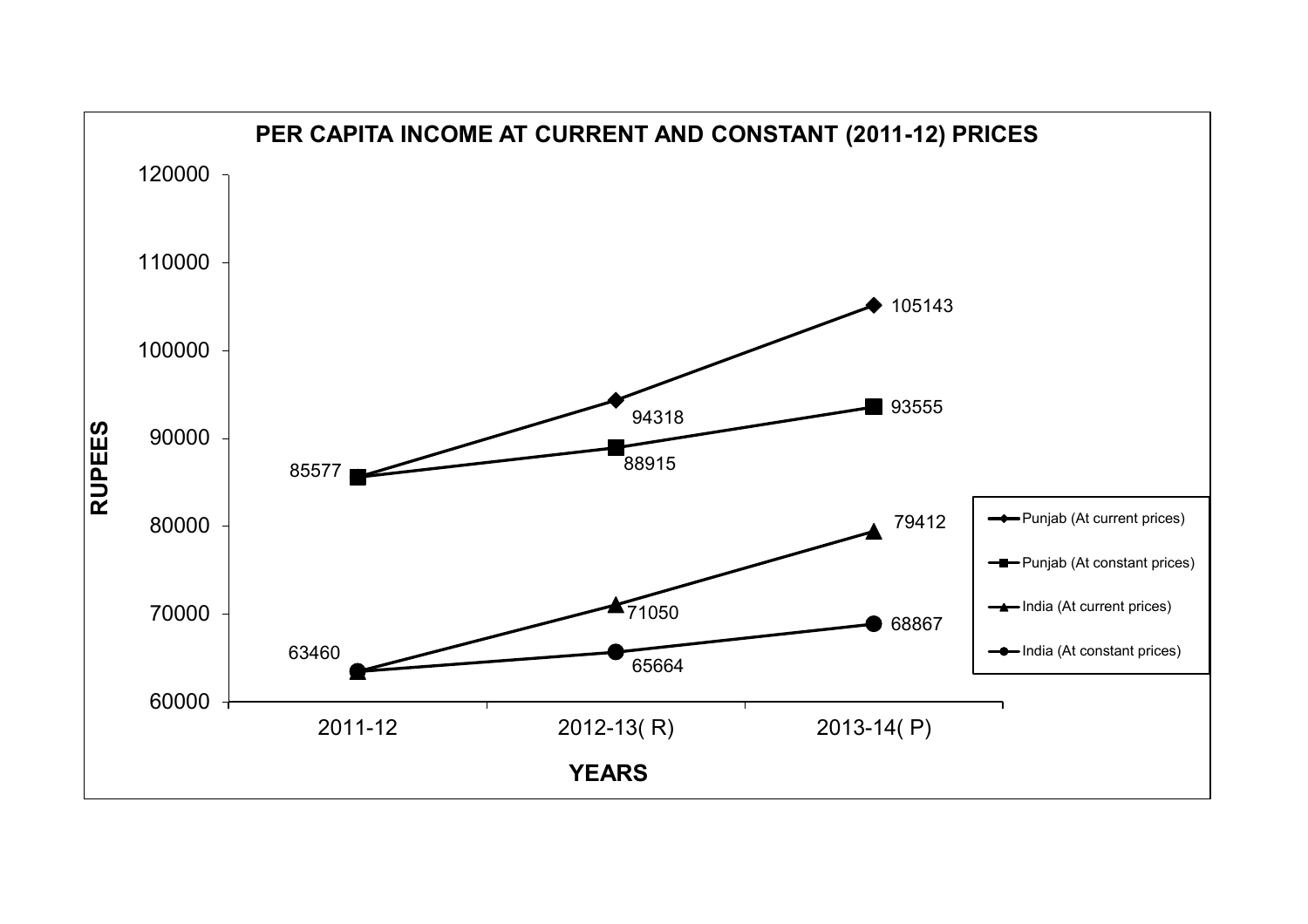|        |                                                                                                          | <b>Gross State Domestic Capital Formation</b> |         |               |               |                  |               |               |
|--------|----------------------------------------------------------------------------------------------------------|-----------------------------------------------|---------|---------------|---------------|------------------|---------------|---------------|
|        |                                                                                                          |                                               |         | <b>PUNJAB</b> |               | <b>ALL INDIA</b> |               |               |
| Sr.No. | <b>Item</b>                                                                                              | <b>Unit</b>                                   | 2011-12 | 2012-13<br>R) | 2013-14<br>P) | 2011-12          | 2012-13<br>R) | 2013-14<br>P) |
| 1      | $\overline{2}$                                                                                           | 3                                             | 4       | 5             | 6             | 7                | 9             | 9             |
| 9      | <b>Gross State Domestic</b><br><b>Capital Formation</b>                                                  |                                               |         |               |               |                  |               |               |
| i)     | a) At current prices                                                                                     | Rs.crores                                     | 37418   | 43050         | 46713         | 3402895          | 3842743       | 3911601       |
|        | b) %age to GSDP                                                                                          | Per cent                                      | 14.03   | 14.46         | 13.96         | 38.95            | 38.62         | 34.7          |
| ii)    | a) Estimates at constant<br>Prices for punjab are at<br>(2004-05) where as All India<br>are at (2011-12) | Rs.crores                                     | 25922   | 28069         | 29938         | 3402895          | 3635654       | 3566646       |
|        | b) %age to GSDP                                                                                          | Per cent                                      | 9.72    | 10.00         | 10.03         | 38.95            | 39.4          | 36.25         |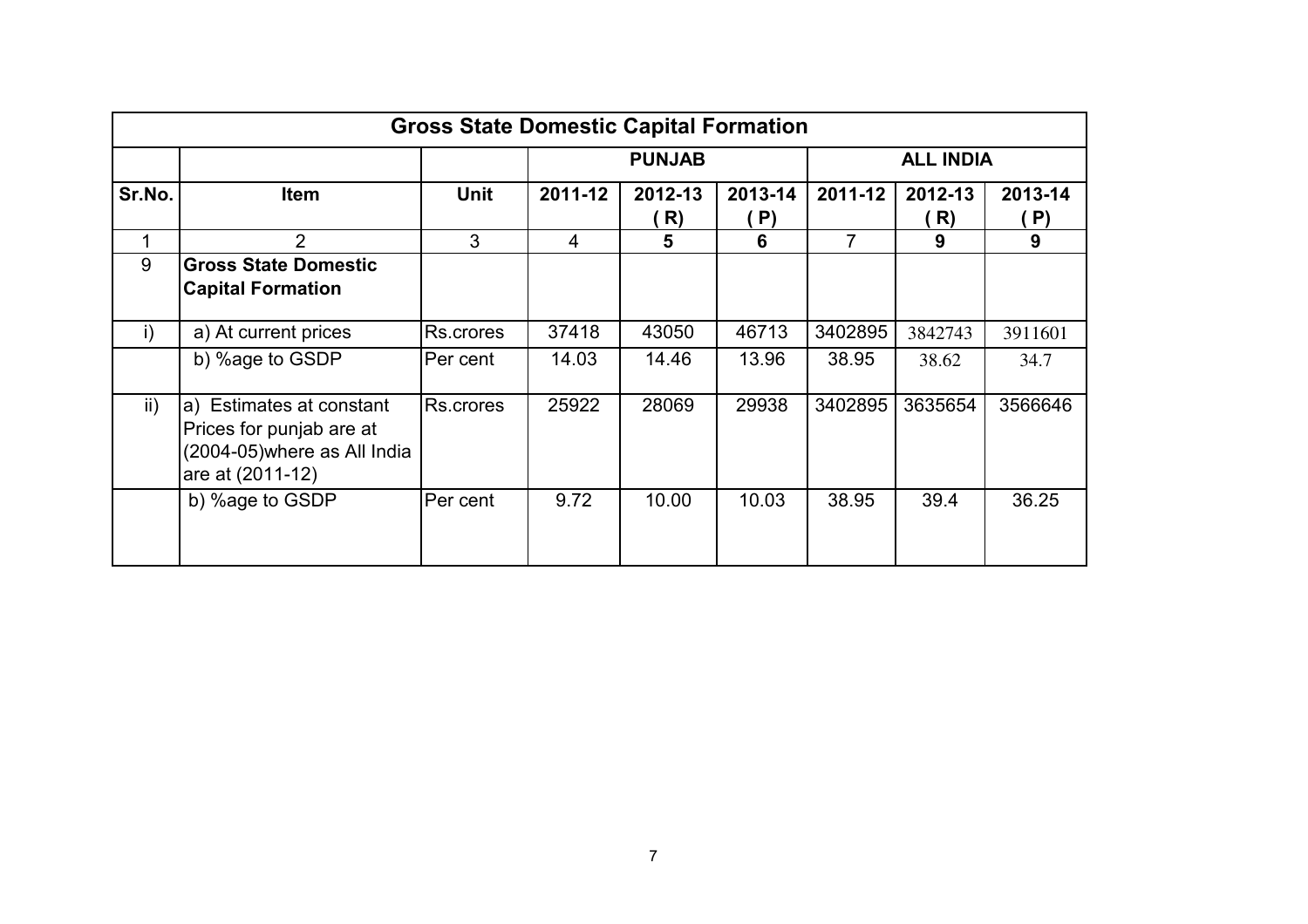### **Per-capita consumption of Electricity**

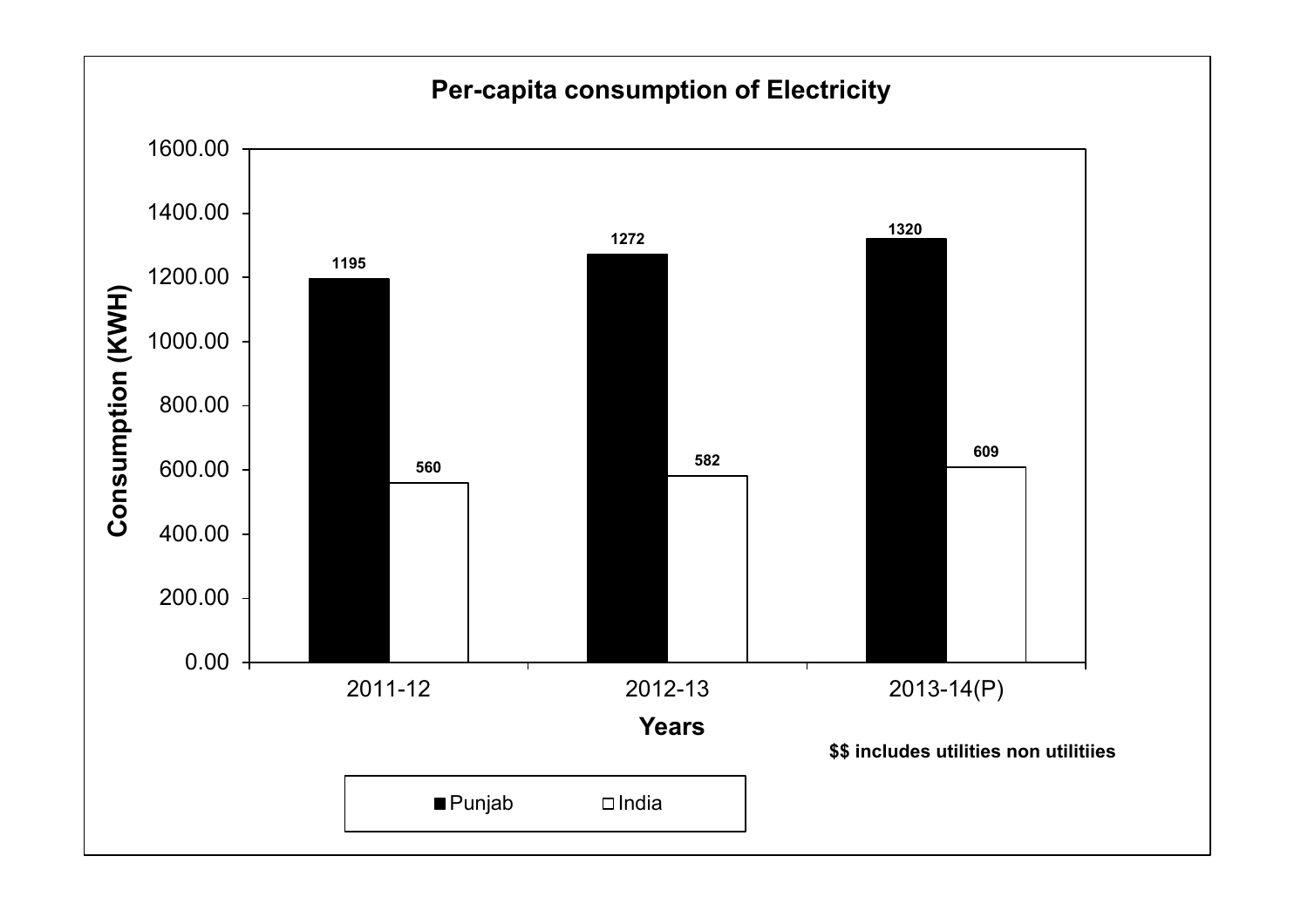|                                   | <b>Power</b>                                                    |             |                |         |         |                |         |         |  |  |
|-----------------------------------|-----------------------------------------------------------------|-------------|----------------|---------|---------|----------------|---------|---------|--|--|
| <b>ALL INDIA</b><br><b>PUNJAB</b> |                                                                 |             |                |         |         |                |         |         |  |  |
| Sr.N                              | <b>Item</b>                                                     | <b>Unit</b> | 2011-12        | 2012-13 | 2013-14 | 2011-12        | 2012-13 | 2013-14 |  |  |
| 0.                                |                                                                 |             |                | (R)     | ( P)    |                | (R)     | (P)     |  |  |
| 1                                 | $\overline{2}$                                                  | 3           | $\overline{4}$ | 5       | 6       | $\overline{7}$ | 8       | 9       |  |  |
| $10 i\rangle$                     | <b>Installed Capacity</b><br>(a)                                | <b>MW</b>   | 5239           | 5773    | 6533    | 199887         | 223344  | 245259  |  |  |
|                                   | %age to All India<br>(b)                                        | Per cent    | 2.62           | 2.58    | 2.66    |                |         |         |  |  |
|                                   | $\mathsf{ii}$<br>Net availability                               | <b>KWH</b>  | 44056          | 44953   | 47343   | 881333         | 921075  | 974436  |  |  |
|                                   | 11 a) Consumption of electric<br>power for Industrial use       | <b>KWH</b>  | 12578          | 12912   | 13423   | 352291         | 365989  | 384289  |  |  |
|                                   | b) Percentage of Net<br>availability                            | Per cent    | 28.55          | 28.72   | 28.35   | 39.97          | 39.73   | 39.44   |  |  |
|                                   | 12 a) Consumption of electric KWH<br>Power for agriculture use. |             | 10249          | 10779   | 10224   | 140960         | 147462  | 152253  |  |  |
|                                   | b) Percentage of net<br>availability                            | Per cent    | 23.26          | 23.98   | 21.6    | 15.99          | 16.00   | 15.62   |  |  |
|                                   | 13 Per Capita consumption of<br>Electricity. \$\$               | <b>KWH</b>  | 1195           | 1272    | 1320    | 560            | 582     | 609     |  |  |
|                                   | 14 Per Capita consumption of KWH<br>power in Industry           |             | 401            | 418     | 420     | 200            | 206     | 213     |  |  |
|                                   | 15 Per Capita consumption of KWH<br>power in agriculture        |             | 368            | 383     | 359     | 117            | 121     | 124     |  |  |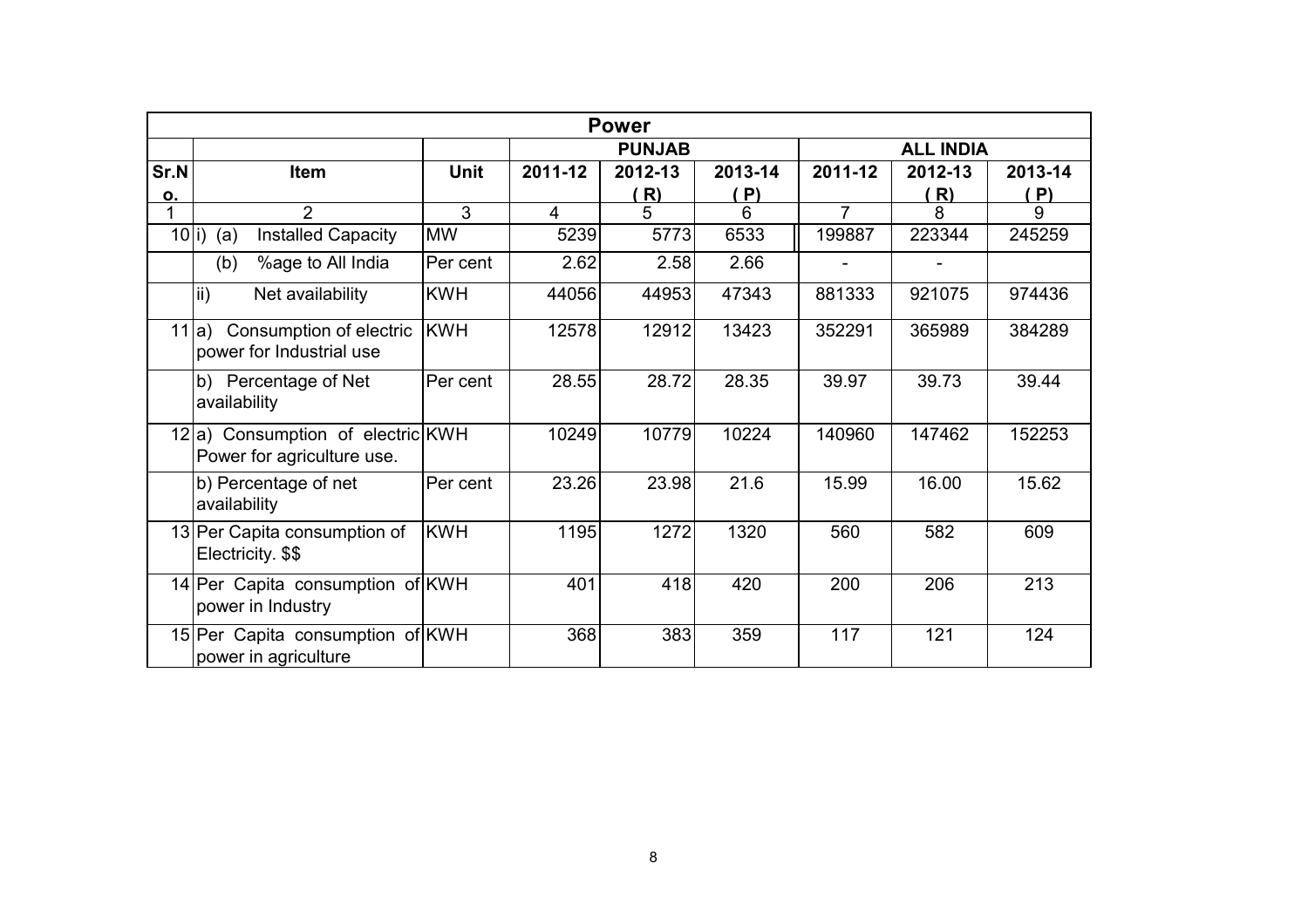|              |                                                                          |                 | <b>INDUSTRY</b> |         |        |                       |          |            |
|--------------|--------------------------------------------------------------------------|-----------------|-----------------|---------|--------|-----------------------|----------|------------|
|              |                                                                          |                 |                 | Punjab  |        |                       | India    |            |
| Sr.No.       |                                                                          |                 | 2011-12         | 2012-13 |        | 2013-14 (P 2011-12 (R | 2012-13  | 2013-14 (P |
|              |                                                                          |                 |                 | (R)     |        |                       | (R)      |            |
| $\mathbf{1}$ | $\mathcal{P}$                                                            | $\overline{3}$  | $\overline{4}$  | 5       | 6      | $\overline{7}$        | q        | 9          |
|              | 16 Capital Output ratio(ASI<br>Regd.<br>Sector)                          |                 |                 |         |        |                       |          |            |
|              | Output - Invested Capital                                                |                 | 2.63            | 2.42    | 2.37   | 2.60                  | 1.92     | 1.94       |
|              | ii) Output - Fixed Capital                                               |                 | 4.77            | 4.38    | 4.63   | 3.00                  | 2.76     | 2.76       |
|              | iii) Output - Input                                                      |                 | 1.26            | 1.16    | 1.15   | 1.20                  | 1.20     | 1.19       |
|              | 17 Output per worker (ASI<br>Sector)                                     | Regd. Rs. Lakhs | 36.78           | 36.54   | 37.51  | 55.40                 | 59.96    | 62.76      |
|              | 18 Invested capital per worker (ASI Rs. Lakhs<br>Regd. Sector)           |                 | 14.01           | 15.09   | 15.82  | 27.20                 | 31.28    | 32.41      |
|              | 19 Gross value added at current prices Rs.Lakhs<br>per Industrial worker |                 | 4.80            | 4.98    | 4.91   | 9.40                  | 10.02    | 10.20      |
|              | 20 Index number of industrial production<br>$(**Base2004-05=100)$        |                 | 135.90          | 129.90  | 130.40 | 170.30                | 172.20   | 172.20     |
|              | 21 No. of registered factories                                           | No.             | 12593           | 12427   | 12278  | 217554                | 222120   | 224576     |
|              | 22 Total employees in registered<br>factories                            | No.             | 600041          | 583520  | 602818 | 13429956              | 12950025 | 13538114   |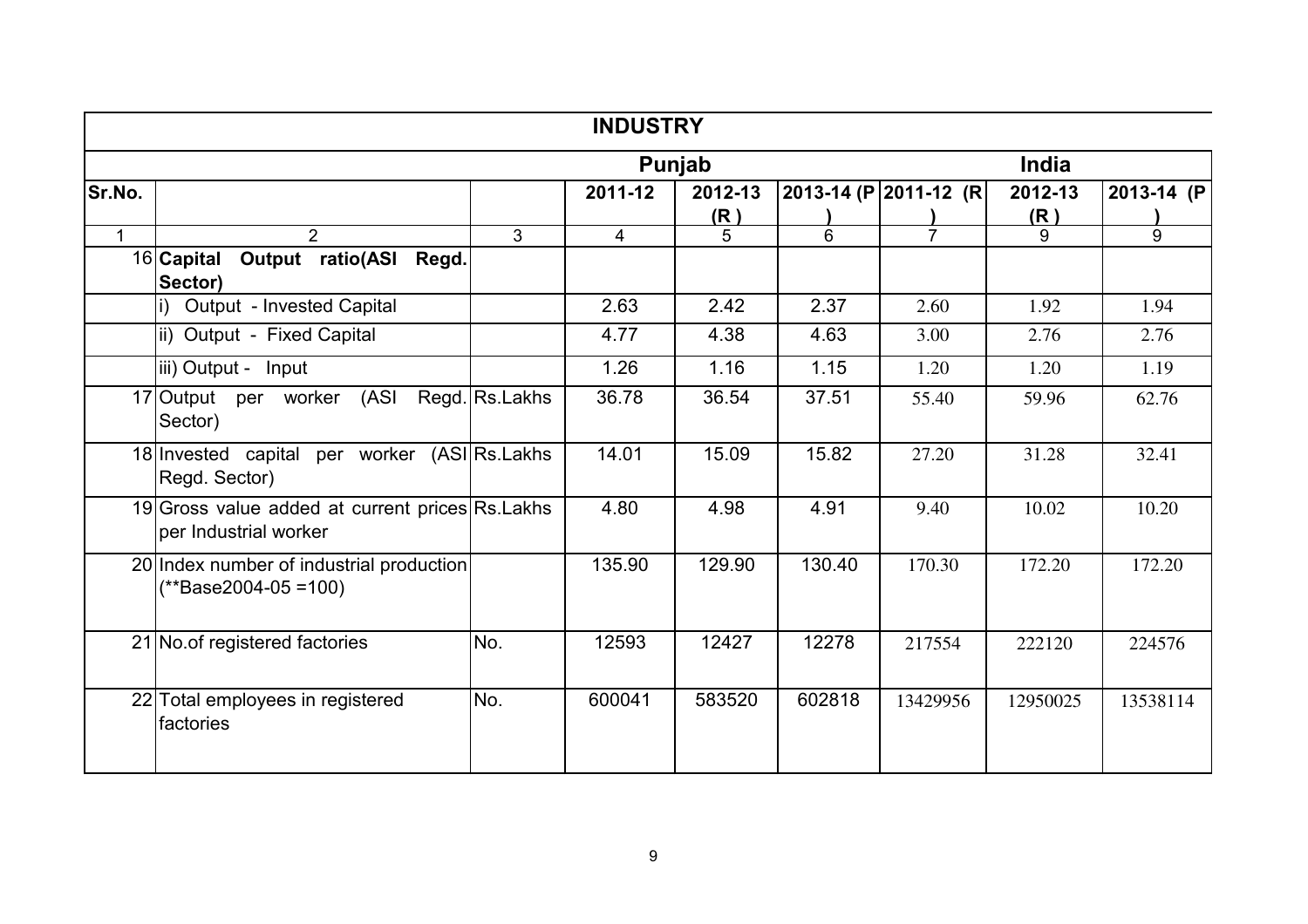|        |                                                                                                                                  |             | <b>Agriculture</b> |                |                |                  |                |                |  |
|--------|----------------------------------------------------------------------------------------------------------------------------------|-------------|--------------------|----------------|----------------|------------------|----------------|----------------|--|
|        |                                                                                                                                  |             |                    | <b>PUNJAB</b>  |                | <b>ALL INDIA</b> |                |                |  |
| Sr.No. | <b>Item</b>                                                                                                                      | <b>Unit</b> | 2011-12            | 2012-13<br>(p) | 2013-14<br>(p) | 2011-12          | 2012-13<br>(R) | 2013-14<br>(p) |  |
|        | $\overline{2}$                                                                                                                   | 3           | $\overline{4}$     | 6              | $6\phantom{1}$ | $\overline{7}$   | 8              | 9              |  |
|        | 23 Cropping intensity (%age of gross area   Per cent<br>sown to net area sown)                                                   |             | 191.22             | 189.64         | 189.34         | 138.77           | 138.92         | $\sim$         |  |
|        | 24 Index of agricultural production (All<br>crops Triennium ending 1969-70=100<br>for Punjab and 2007-08=100 for All<br>India)   |             | 379.17             | 381.30         | 388.84         | 125.30           | 124.20         | 129.20         |  |
|        | $25$  Index<br>of<br>foodgrains<br>production<br>ending1969-70=100<br>(Triennium<br>for<br>Punjab and 2007-08=100 for all India) |             | 494.09             | 496.65         | 507.39         | 119.50           | 119.40         | 123.10         |  |
|        | 26 % age Area to total Cropped Area<br>under crop.                                                                               |             |                    |                |                |                  |                |                |  |
|        | Wheat                                                                                                                            | Percent     | 44.62              | 44.69          |                | 15.41            | 15.69          |                |  |
|        | ii)<br>Rice                                                                                                                      | Percent     | 35.62              | 36.20          |                | 22.33            | 21.99          |                |  |
|        | iii)<br>Maize                                                                                                                    | Percent     | 1.63               | 1.66           |                | 4.39             | 4.40           |                |  |
|        | iv)<br>Sugarcane                                                                                                                 | Percent     | 1.01               | 1.04           |                | 2.76             | 2.80           |                |  |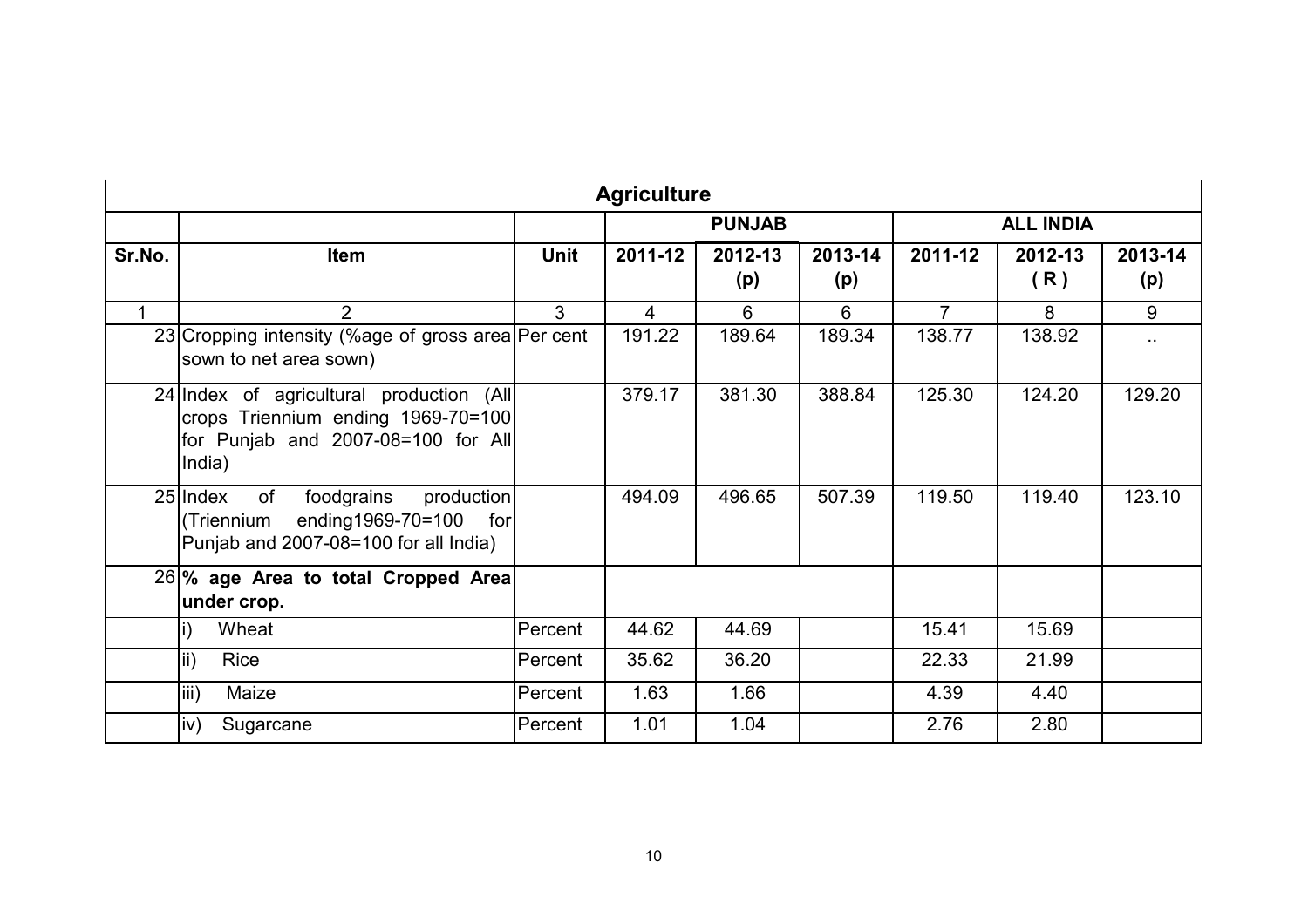|                 |                                                                            |                        | <b>PUNJAB</b> |                |                | <b>ALL INDIA</b> |                      |                  |
|-----------------|----------------------------------------------------------------------------|------------------------|---------------|----------------|----------------|------------------|----------------------|------------------|
| Sr.No.          | Item                                                                       | <b>Unit</b>            | 2011-12       | 2012-13<br>(P) | 2013-14<br>(P) | 2011-12          | 2012-13<br>(P)       | 2013-14<br>$P$ ) |
| $\mathbf{1}$    | $\overline{2}$                                                             | 3                      | 4             | 5              | 6              | $\overline{7}$   | 8                    | 9                |
| $\overline{27}$ | <b>Yield Per Hectare</b>                                                   |                        |               |                |                |                  |                      |                  |
|                 | i) Wheat                                                                   | Kg.                    | 4898          | 4724           | 4848           | 3177             | 3117                 | 3075             |
|                 | ii) Rice                                                                   | Kg.                    | 3741          | 3998           | 3952           | 2393             | 2461                 | 2424             |
|                 | iii) Maize                                                                 | Kg.                    | 3984          | 3682           | 3900           | 2478             | 2748                 | 2583             |
|                 | iii) Potatoes                                                              | Kg.                    | 14168         | 24998          | 25092          | 21753            | 22760                | $\sim$           |
|                 | iv) Sugarcane                                                              | Kg.                    | 70663         | 71313          | 75001          | 71668            | 68254                | 70522            |
| 28              | Percentage of area under<br>Commercial crops to gross<br>cropped area.*    | Percent                | 8.21          | 7.89           |                | 24.72            | 25.35                |                  |
| 29              | Number of Registered tractors<br>per thousand hectare of net area<br>sown. | No.                    | 125           | $\sim$         | 117.71         | 41               | $\ddot{\phantom{1}}$ |                  |
| 30              | Consumption of chemical<br>fertilizers per hectare of gross<br>area sown.  | <b>Nutrient</b><br>Kg. | 243           | 251            | 219            | 142              | 131                  | 119              |
| 31              | Consumption of pesticides per<br>hectare of cropped area.                  | **Tech<br>Kg.          | 0.71          | 0.73           |                | 0.27             | 0.23                 | 0.3              |
| 32              | <b>Percentage of Punjab's</b><br>contribution to Central Pool.             |                        |               |                |                |                  |                      |                  |
|                 | Wheat                                                                      | Per cent               | 38.70         | 33.60          | 43.40          | 100              | 100                  | 100              |
|                 | lii)<br>Rice                                                               | Per cent               | 22.10         | 25.10          | 25.50          | 100              | 100                  | 100              |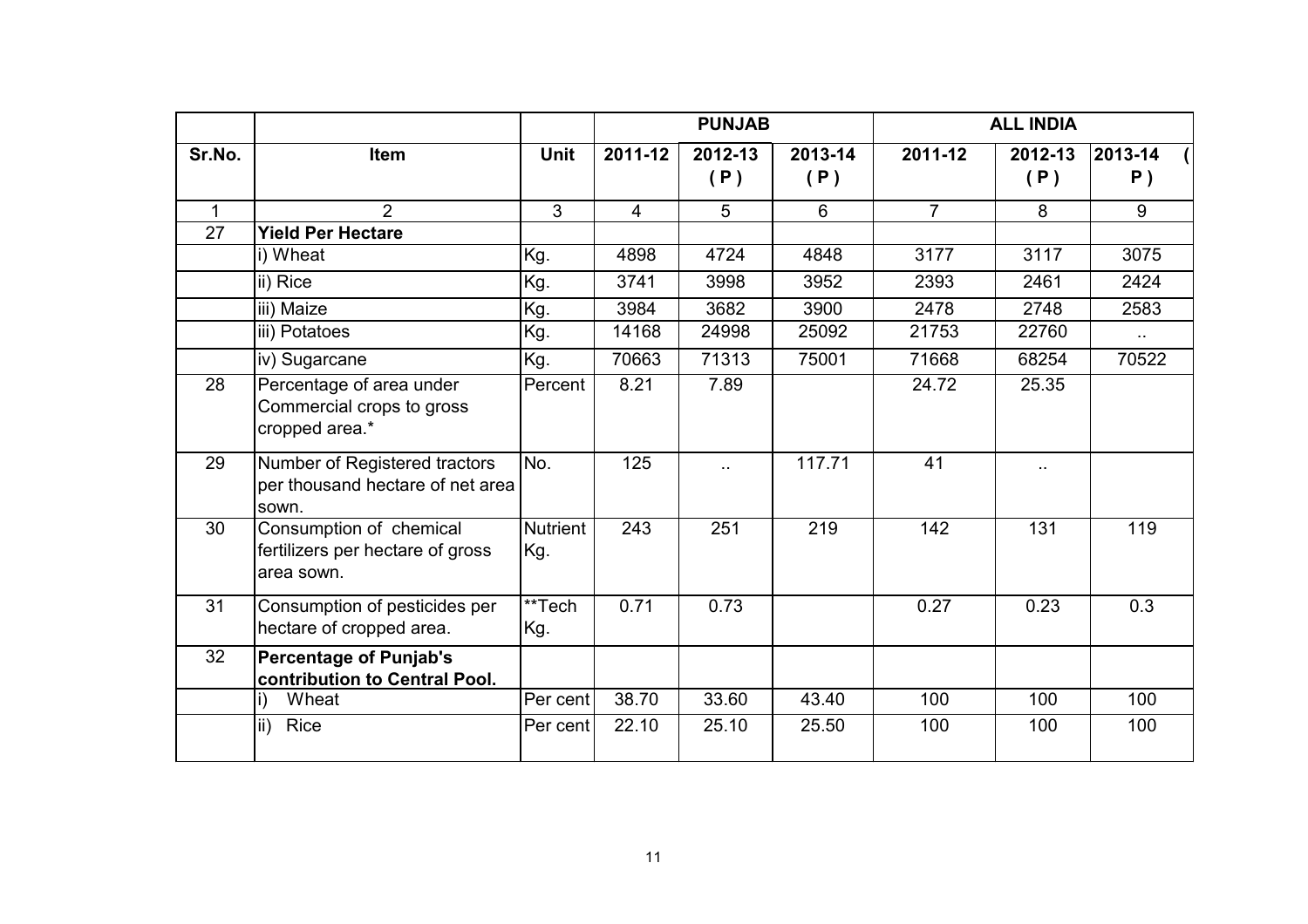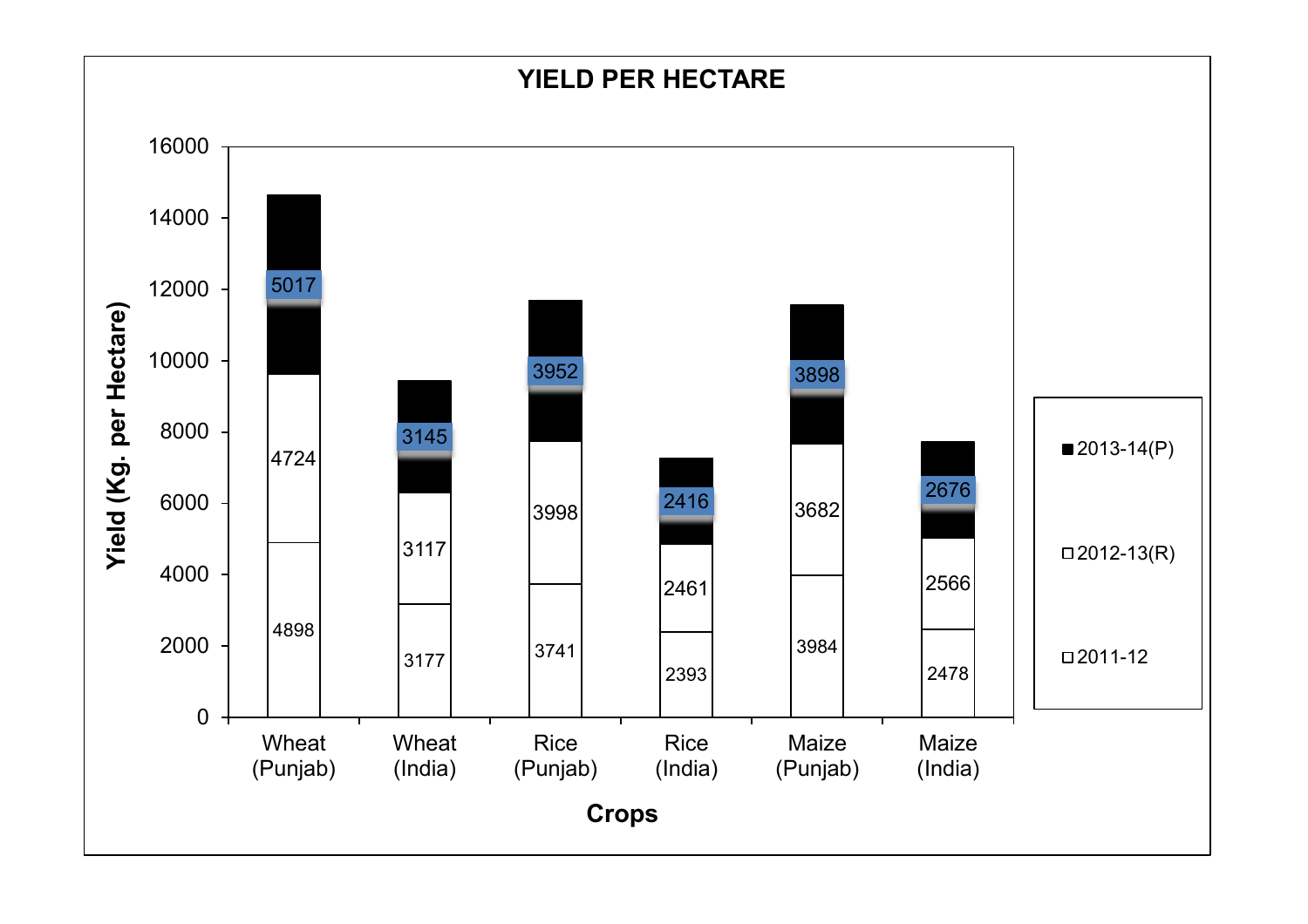|            |                                                                                |                    |         | <b>Irrigation</b> |                      |                |                  |               |
|------------|--------------------------------------------------------------------------------|--------------------|---------|-------------------|----------------------|----------------|------------------|---------------|
|            |                                                                                |                    |         | <b>PUNJAB</b>     |                      |                | <b>ALL INDIA</b> |               |
| Sr.N<br>0. | <b>Item</b>                                                                    | <b>Unit</b>        | 2011-12 | 2012-13<br>. P)   | 2013-14<br>$\ket{P}$ | 2011-12        | 2012-13<br>P)    | 2013-14<br>P) |
| 1          | $\overline{2}$                                                                 | 3                  | 4       | 5                 | 6                    | $\overline{7}$ | 9                | 9             |
| 33         | Net Irrigated area                                                             | Th.Hec             | 4086    | 4115              | 4141                 | 65693          | 66103            |               |
|            | ii) Percentage of net<br>area irrigated to net area<br>sown.                   | <b>Per</b><br>cent | 98.84   | 99.16             | 99.90                | 46.60          | 47.24            | ٠.            |
|            | iii) Gross irrigated area                                                      | Th.Hec             | 7771    | 7744              | 7728                 | 91730          | 92575            |               |
|            | iv) Percentage of gross<br>irrigated Area to gross<br>cropped area.            | Per<br>cent        | 98.30   | 98.40             | 98.50                | 46.89          | 47.62            | ٠.            |
| 34         | Irrigated intensity (%age<br>of gross area irrigated to<br>net area irrigated) | Per<br>cent        | 190.19  | 188.19            | 186.62               | 139.63         | 140.05           |               |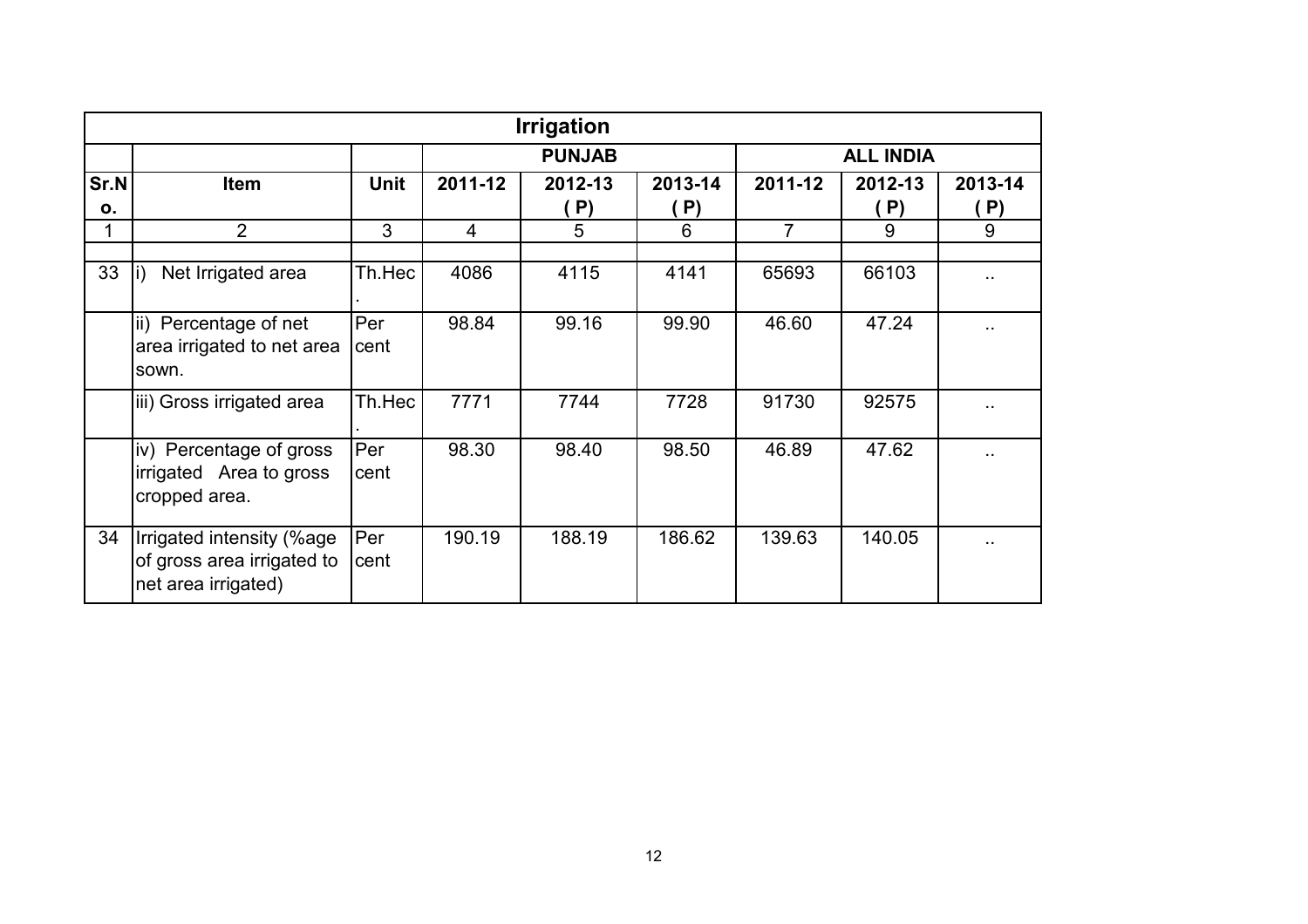|        |                                                  |                    | <b>Population</b> |               |       |                |                  |        |
|--------|--------------------------------------------------|--------------------|-------------------|---------------|-------|----------------|------------------|--------|
|        |                                                  |                    |                   | <b>PUNJAB</b> |       |                | <b>ALL INDIA</b> |        |
| Sr.No. | Item                                             | <b>Unit</b>        | 1991              | 2001          | 2011  | 1991           | 2001             | 2011   |
| 1      | $\overline{2}$                                   | 3                  | $\overline{4}$    | 5             | 6     | $\overline{7}$ | 8                | 9      |
| 35     | Population<br>i)                                 | Crores             | 2.03              | 2.44          | 2.77  | 84.64          | 102.87           | 121.09 |
|        | ii) Percentage to all<br>India                   | Percent            | 2.39              | 2.37          | 2.29  |                |                  |        |
| 36     | Percentage increase in<br>population.            | Percent            | 20.81             | 20.1          | 13.89 | 23.85          | 21.54            | 17.68  |
| 37     | Annual compound<br>growth rate of<br>population. |                    | 1.91              | 1.85          | 1.31  | 2.14           | 1.97             | 1.64   |
| 38     | Density of population                            | Per sq.<br>Kms.    | 403               | 484           | 551   | 267            | 325              | 382    |
| 39     | Percentage of urban<br>population                | Percent            | 29.55             | 33.92         | 37.49 | 25.74          | 27.81            | 31.15  |
| 40     | <b>Sex Ratio</b>                                 | Female<br>per 000' | 882               | 876           | 895   | 927            | 933              | 943    |
| 41     | Sex Ratio in the Age<br>group 0-6                | Female<br>per 000' | 875               | 798           | 846   | 945            | 927              | 919    |
| 42     | Work participation rate                          | Percent            | 39.90             | 37.50         | 35.67 | 37.50          | 39.10            | 39.79  |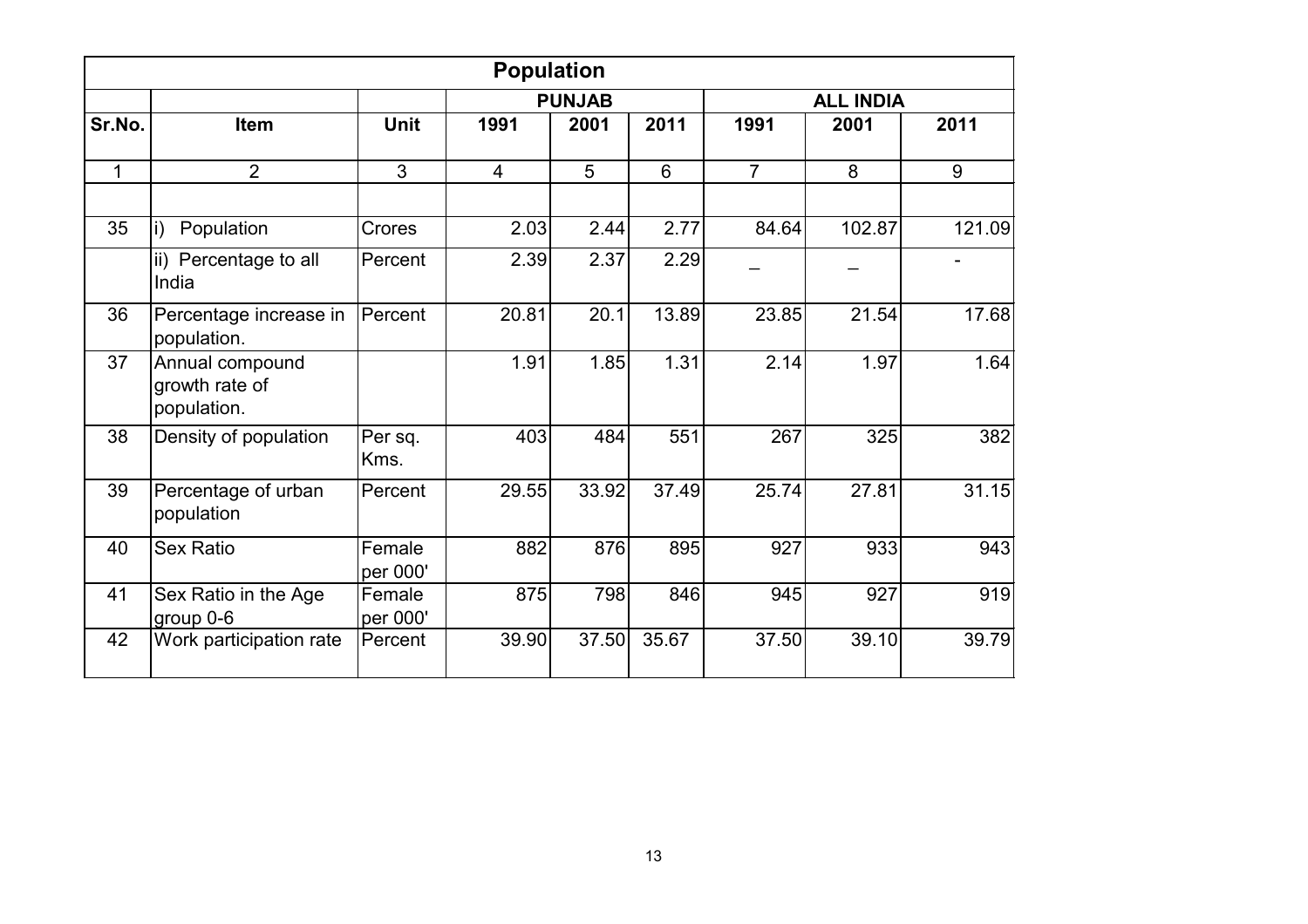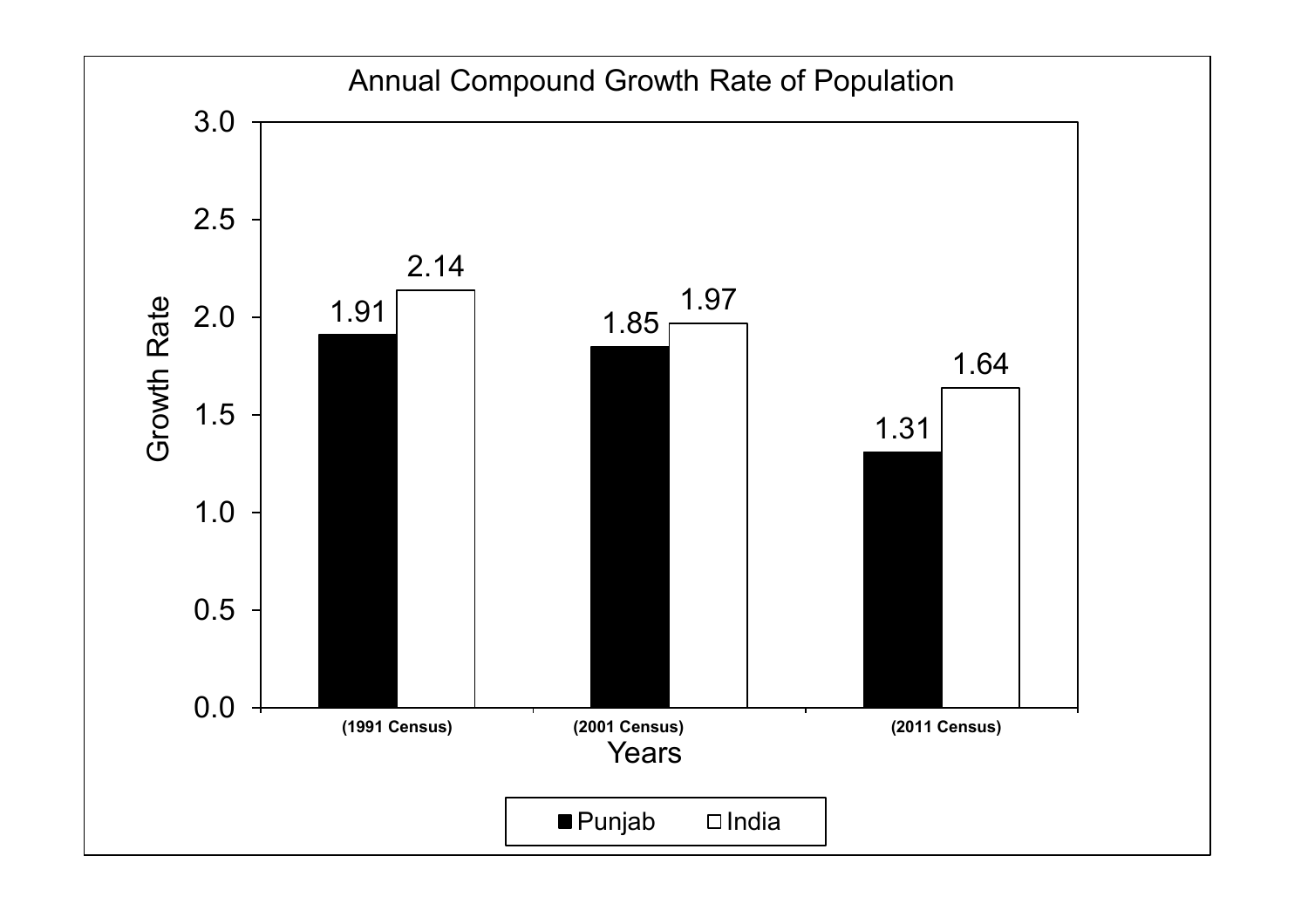|        |                                                       |             | <b>PUNJAB</b> |                  |                |       | <b>ALL INDIA</b> |       |  |
|--------|-------------------------------------------------------|-------------|---------------|------------------|----------------|-------|------------------|-------|--|
| Sr.No. | Item                                                  | <b>Unit</b> | 1991          | 2001             | 2011           | 1991  | 2001             | 2011  |  |
| 1      | $\overline{2}$                                        | 3           | 5             | 6                | $\overline{7}$ | 8     | 9                | 10    |  |
| 43     | <b>Religion wise</b>                                  |             |               |                  |                |       |                  |       |  |
|        | i) Hindu                                              | Percent     | 34.46         | 36.94            | 38.49          | 82.00 | 80.46            | 79.80 |  |
|        | ii) Sikh                                              | Percent     | 62.95         | 59.90            | 57.69          | 1.94  | 1.87             | 1.72  |  |
|        | iii) Muslim                                           | Percent     | 1.18          | 1.57             | 1.93           | 12.12 | 13.43            | 14.23 |  |
|        | iv) Christian                                         | Percent     | 1.11          | 1.20             | 1.26           | 2.34  | 2.34             | 2.30  |  |
|        | v) Others                                             | Percent     | 0.30          | 0.39             | 0.63           | 1.60  | 1.90             | 1.95  |  |
|        |                                                       |             |               | <b>EDUCATION</b> |                |       |                  |       |  |
| 44     | <b>Literacy Rate</b>                                  |             |               |                  | $\sim 10$      |       |                  |       |  |
|        | Male<br>i)                                            | Percent     | 65.70         | 75.20            | 80.44          | 64.10 | 75.30            | 80.89 |  |
|        | ii)Female                                             | Percent     | 50.40         | 63.40            | 70.73          | 39.30 | 53.70            | 64.64 |  |
|        | Total                                                 | Percent     | 58.50         | 69.70            | 75.84          | 52.20 | 64.80            | 72.99 |  |
| 45     | <b>Literacy Rate among</b><br><b>Scheduled Castes</b> |             |               |                  |                |       |                  |       |  |
|        | Male<br>i)                                            | Percent     | 49.82         | 63.38            | 70.66          | 49.91 | 66.60            | 75.20 |  |
|        | $\mathsf{ii}$<br>Female                               | Percent     | 31.03         | 48.25            | 58.39          | 23.75 | 41.90            | 56.50 |  |
|        | Total                                                 | Percent     | 41.09         | 56.22            | 64.81          | 37.41 | 54.70            | 66.10 |  |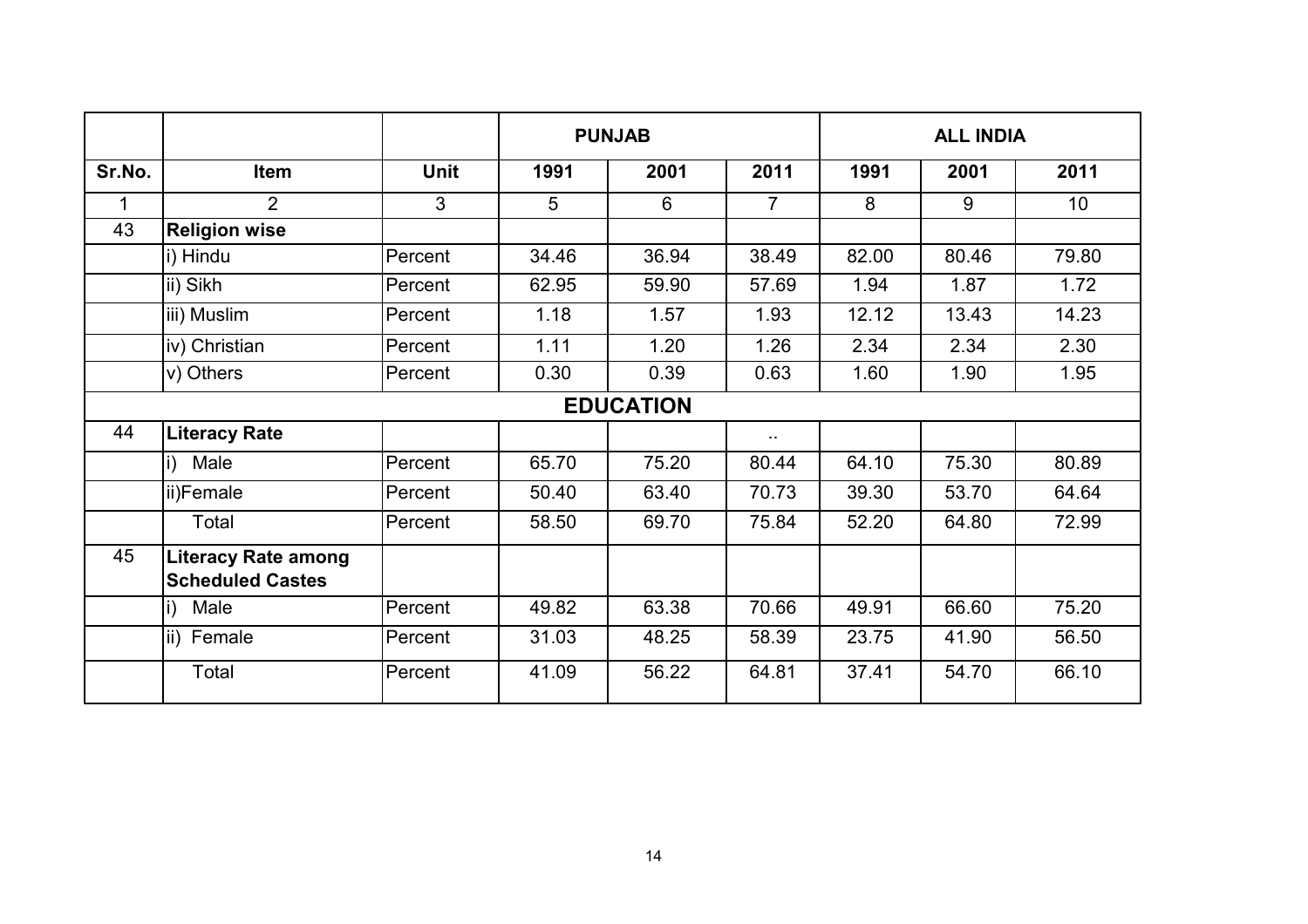|                 |                                                               |             | <b>PUNJAB</b>          |                      |         | <b>ALL INDIA</b> |              |         |
|-----------------|---------------------------------------------------------------|-------------|------------------------|----------------------|---------|------------------|--------------|---------|
| Sr.No.          | Item                                                          | <b>Unit</b> | 2011-12                | 2012-13              | 2013-14 | 2011-12          | 2012-13      | 2013-14 |
| $\mathbf{1}$    | $\overline{2}$                                                | 3           | 4                      | 5                    | 6       | $\overline{7}$   | 8            | 9       |
| 46              | <b>Gross enrolment as</b><br>% age to total<br>population *** |             |                        |                      |         |                  |              |         |
| $\vert$         | Primary (1-v)                                                 |             |                        |                      |         |                  |              |         |
|                 | a) Boys                                                       | Percent     | 106.70                 | $\sim$               | 104.33  | 105.80           | $\epsilon$ . | 100.20  |
|                 | b) Girls                                                      | Percent     | 106.60                 |                      | 107.20  | 107.10           |              | 102.65  |
|                 | Total                                                         | Percent     | 106.60                 | 111.18               | 105.61  | 106.50           | 105.98       | 101.36  |
| ii)             | Middle (vi-viii)                                              |             |                        |                      |         |                  |              |         |
|                 | a) Boys                                                       | Percent     | 92.80                  | $\ddot{\phantom{1}}$ | 94.04   | 82.50            | $\sim$       | 86.31   |
|                 | b) Girls                                                      | Percent     | 91.90                  |                      | 97.03   | 81.40            |              | 92.75   |
|                 | Total                                                         | Percent     | 92.40                  | 96.71                | 95.34   | 82.00            | 82.50        | 89.33   |
| 47              | <b>Average Annual</b><br>Drop out rate ***                    |             |                        |                      |         |                  |              |         |
| $\vert$         | <b>Boys</b>                                                   |             |                        |                      |         |                  |              |         |
|                 | a) Primary $(1-v)$                                            | Percent     | $\ddot{\phantom{1}}$   | 1.99                 | 1.35    | 23.40            | 4.68         | 4.53    |
|                 | b) Middle (1-viii)                                            | Percent     | $\ddot{\phantom{1}}$ . | 1.98                 | 1.21    | 41.50            | 4.66         | 4.14    |
|                 | c) High school $(1-x)$                                        | Percent     | $\ddot{\phantom{1}}$   | 1.99                 | 1.29    | 48.60            | 4.67         | 4.34    |
| $\mathsf{ii}$ ) | <b>Girls</b>                                                  |             |                        |                      |         |                  |              |         |
|                 | a) Primary $(1-v)$                                            | Percent     | 7.00                   | 2.58                 | 2.52    | 21.00            | 2.30         | 3.09    |
|                 | b) Middle (1-viii)                                            | Percent     | $\mathbf{r}$ .         | 3.04                 | 3.27    | 40.00            | 4.01         | 4.49    |
|                 | c) High school (1-x)<br>$\cdots$ $\sim$ $\sim$ $\sim$         | Percent     | 2.20                   | 2.78                 | 2.85    | 52.20            | 3.13         | 3.77    |

Source- U-DISE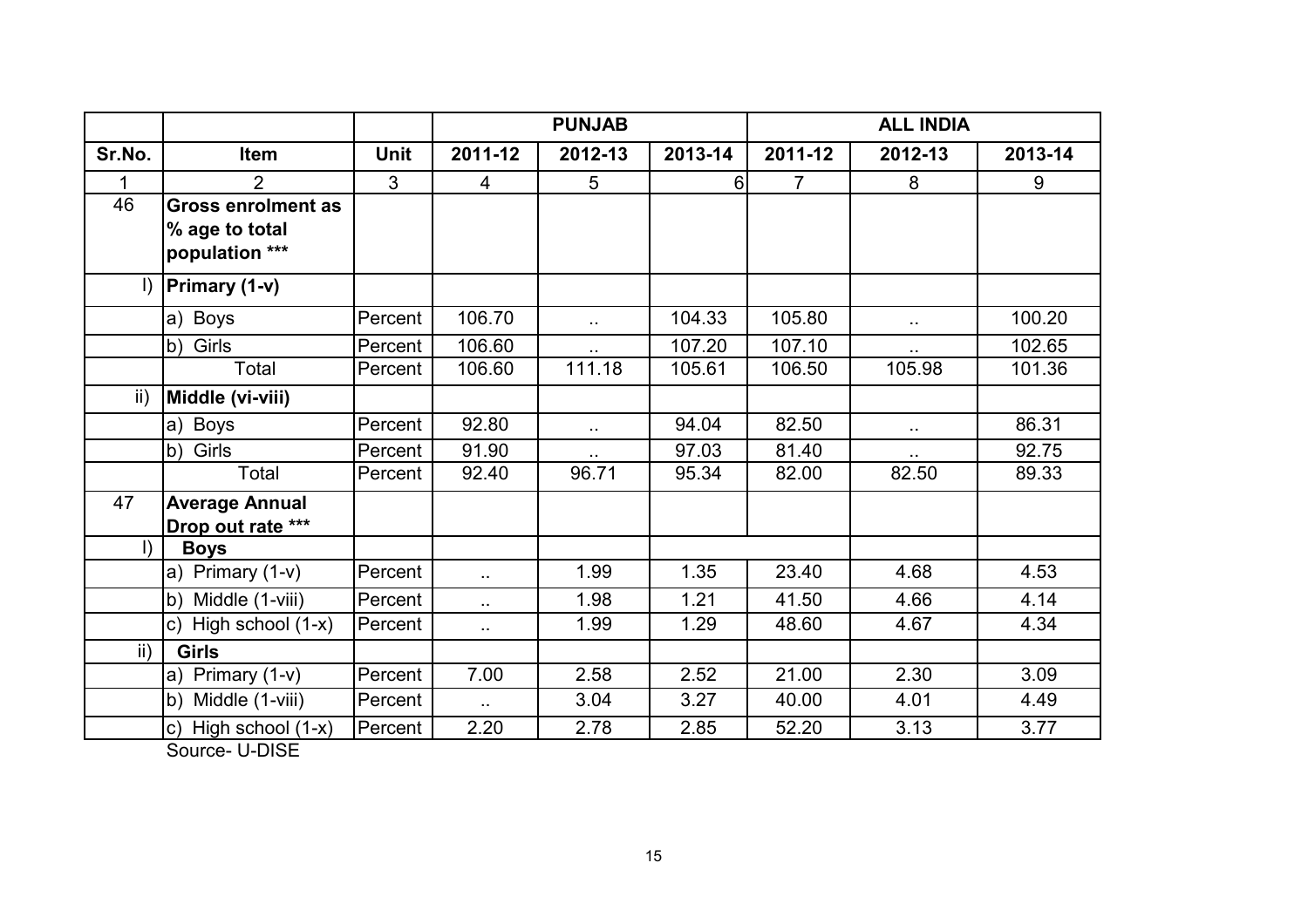|        |                                                 |             | <b>PUNJAB</b> |         |         | <b>ALL INDIA</b> |         |         |
|--------|-------------------------------------------------|-------------|---------------|---------|---------|------------------|---------|---------|
| Sr.No. | <b>Item</b>                                     | <b>Unit</b> | 2011-12       | 2012-13 | 2013-14 | 2011-12          | 2012-13 | 2013-14 |
|        | 2                                               | 3           | 4             | 51      | 6       |                  | 8       | 9       |
| 48     | Pupil teacher ratio<br>Elementary               | $\%$        | 19            | 18      | 19      | 30               | 27      | 25      |
| 49     | <b>Total elementary</b><br><b>schools</b>       | No.         | 30181         | 29833   | 29198   | 1412178          | 1431702 | 1448712 |
|        | i) Total govt elementary<br>schools             | INo.        | 20370         | 20214   | 21343   | 1078734          | 1086719 | 1093969 |
|        | ii) % of Govt.schools to<br>Total school        | $\%$        | 67.49         | 67.75   | 73.1    | 76.39            | 75.90   | 75.51   |
|        | iii) % Enrolment in govt.<br>elementary schools | %           | 55.00         | 53.30   |         | 65.30            | 62.60   |         |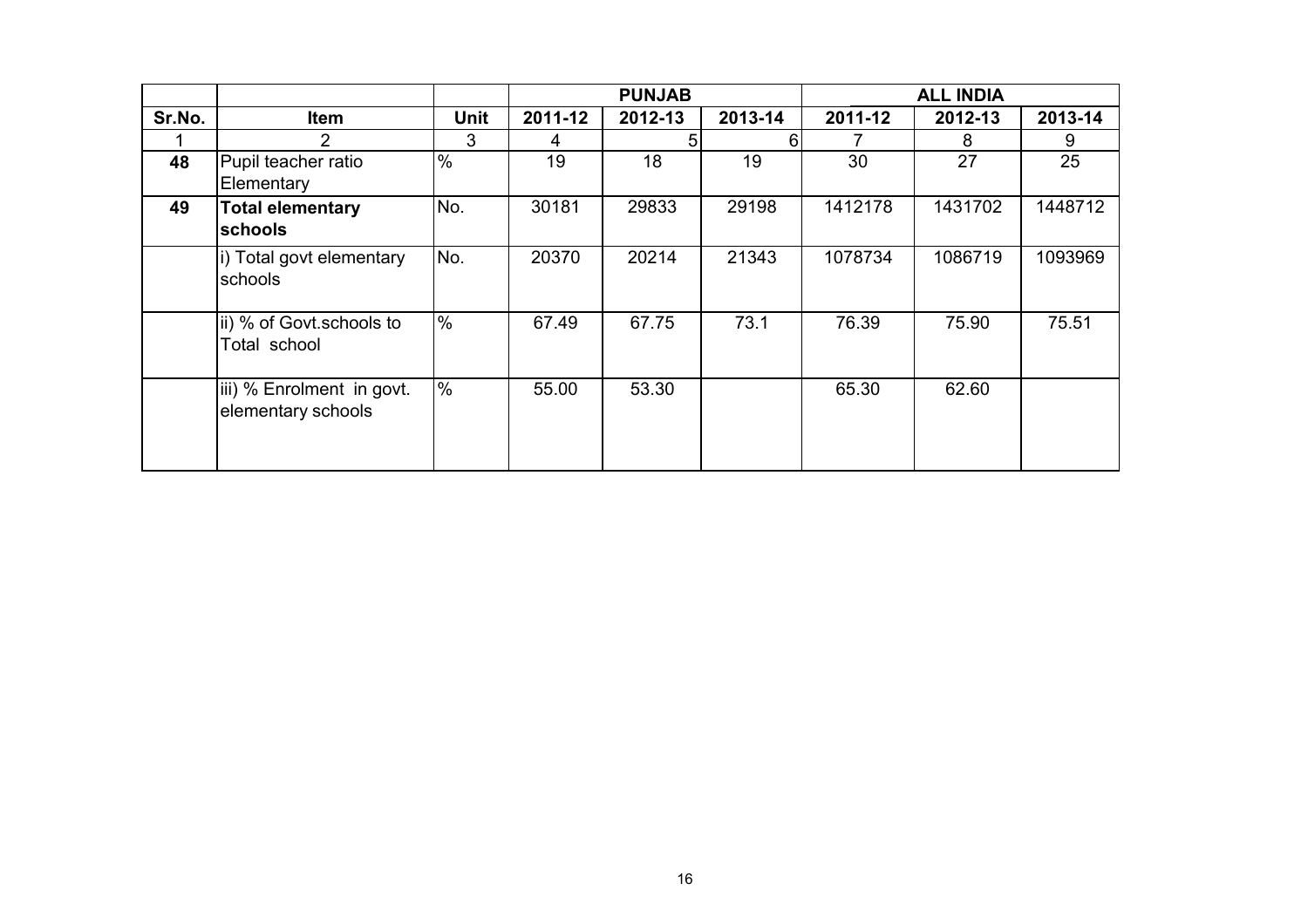|            |                                                           |                 |                     | <b>Health</b>       |                     |                      |                      |                     |  |
|------------|-----------------------------------------------------------|-----------------|---------------------|---------------------|---------------------|----------------------|----------------------|---------------------|--|
|            |                                                           |                 |                     |                     | <b>PUNJAB</b>       | <b>ALL INDIA</b>     |                      |                     |  |
| Sr.N<br>0. | Item                                                      | <b>Unit</b>     | 2011-12             | 2012-13<br>R)       | 2013-14<br>(P)      | 2011-12              | 2012-13<br>(R)       | 2013-14<br>(P)      |  |
| 1          | $\overline{2}$                                            | 3               | $\overline{4}$      | 5                   | 6                   | $\overline{7}$       | 8                    | 9                   |  |
| 50         | Births#<br>$\vert$                                        | Per<br>Thousand | 15.9                | 15.7                | 15.5                | 21.6                 | 21.4                 | 21                  |  |
|            | ii) Deaths#                                               | Per<br>Thousand | 6.8                 | 6.7                 | 6.4                 | 7.0                  | 7.0                  | 6.7                 |  |
|            | $\overline{\mathsf{iii}}$<br><b>Infant Mortality Rate</b> | Per<br>Thousand | 28                  | 26                  | 24                  | 42                   | 40                   | 39                  |  |
| 51         | <b>Effective couple</b><br>protection rate (CPR)          | Percent         | 53.5                | $\sim$              | Ω.                  | 46.5                 | $\ddot{\phantom{1}}$ | Ω.                  |  |
| 52         | <b>Average expectation of</b><br>life at Birth            |                 |                     |                     |                     |                      |                      |                     |  |
|            | i) Male                                                   | Years           | $(2016-20)$<br>70.8 | 70.7<br>$(2016-20)$ | 71.5<br>$(2021-25)$ | $(2016-20)$<br>68.8  | 67.3                 | 69.8<br>$(2021-25)$ |  |
|            | ii) Female                                                | Years           | 73.8                | 73.8                | 74.8                | 71.1                 | 69.6                 | 72.3                |  |
| 53         | <b>Population served per</b>                              |                 |                     |                     |                     |                      |                      |                     |  |
|            | Doctor#                                                   | Person          | 1170                | 1124                | 1083                | $\sim$               | $\sim$               |                     |  |
|            | ii) Nurse #                                               | Person          |                     | 482                 | 444                 | $\sim$               | $\sim$ $\sim$        |                     |  |
|            | iii) Medical Institution                                  | Person          | 13512               | 13435               | 13775               | $\ddot{\phantom{1}}$ | $\sim$               |                     |  |
|            | iv) Bed                                                   | Person          | 1251                | 1222                | 1253                | $\sim$               | $\sim$               |                     |  |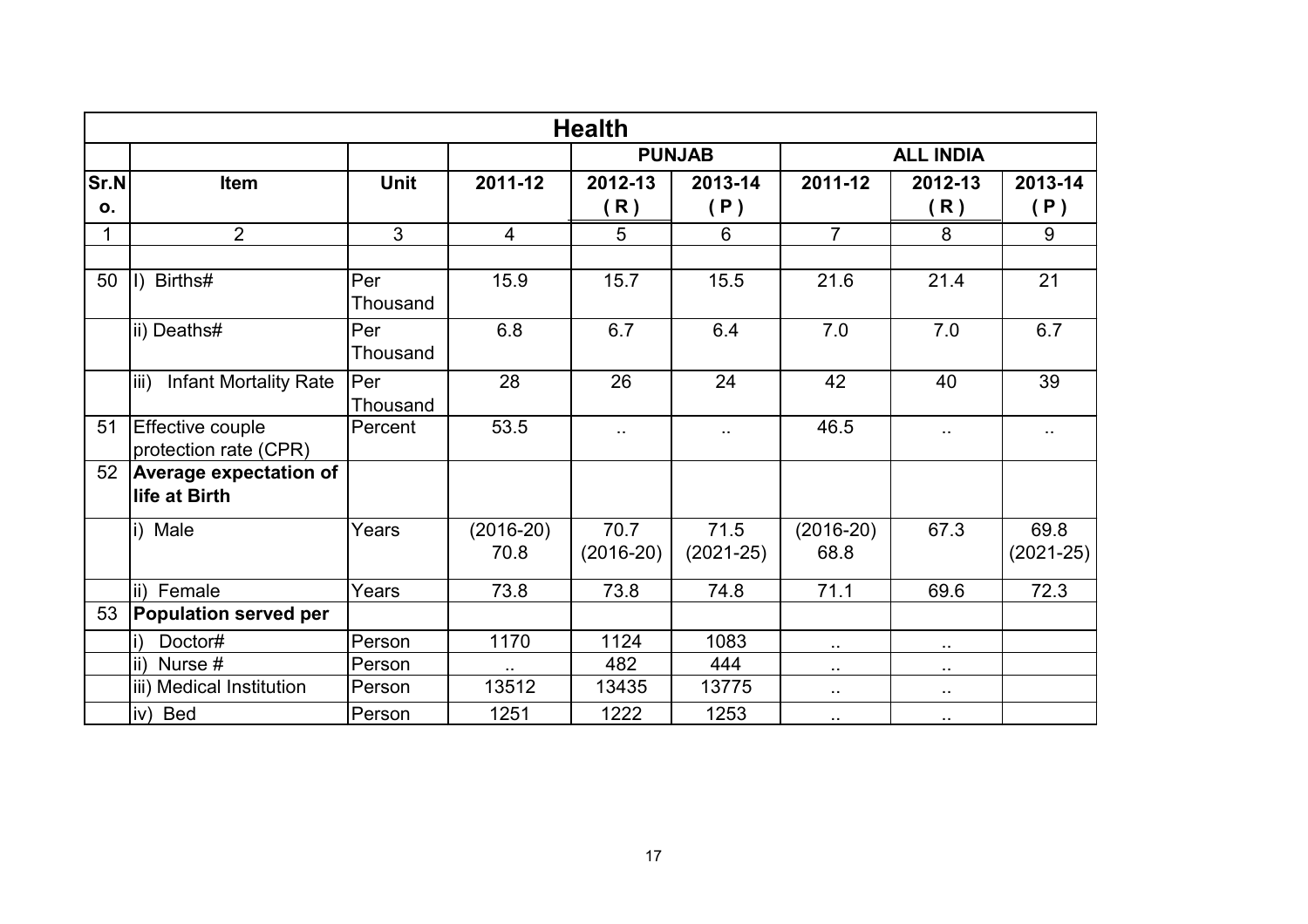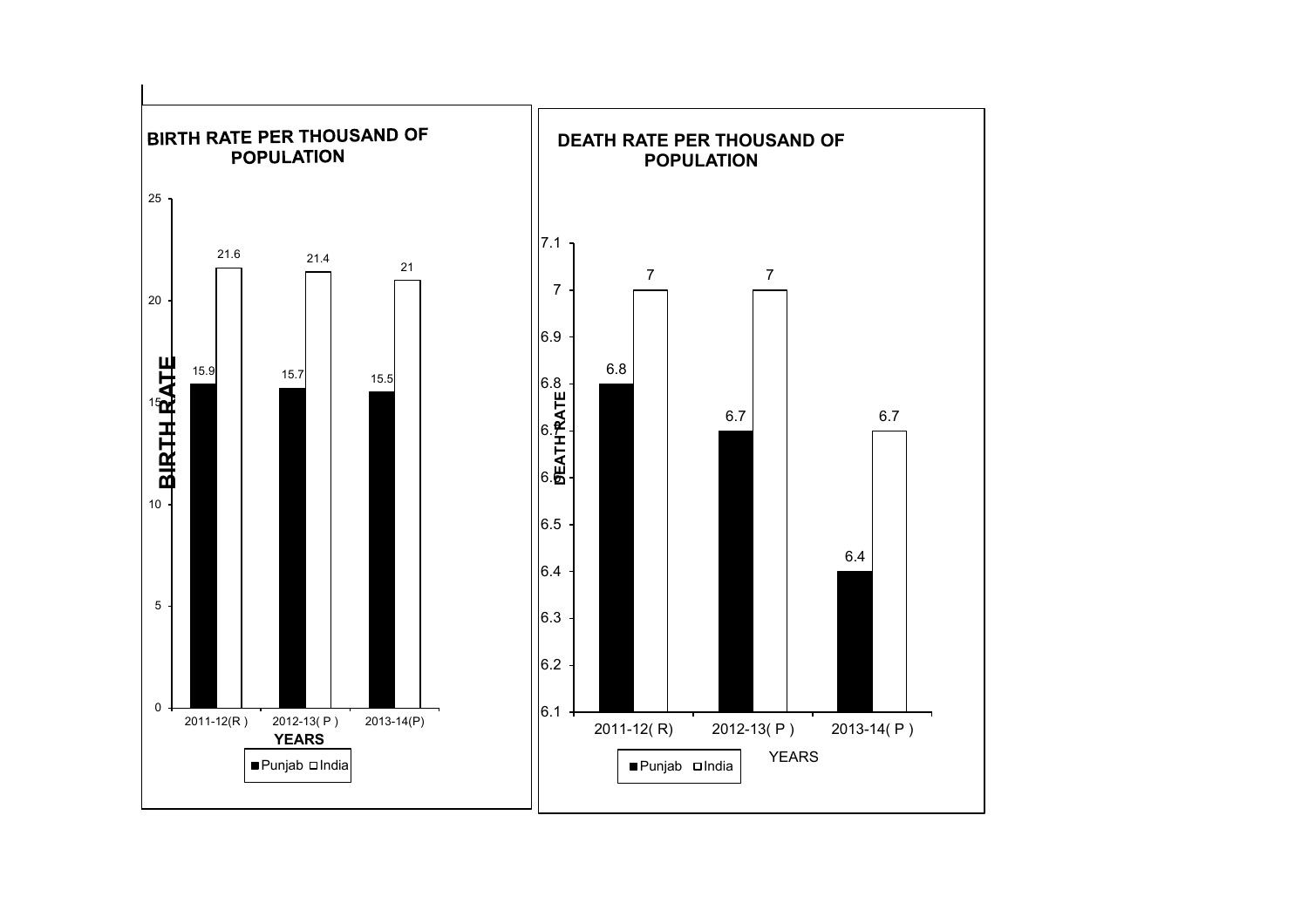| <b>EMPLOYMENT</b> |                                                      |             |       |               |          |       |                  |       |  |  |
|-------------------|------------------------------------------------------|-------------|-------|---------------|----------|-------|------------------|-------|--|--|
|                   |                                                      |             |       | <b>PUNJAB</b> |          |       | <b>ALL INDIA</b> |       |  |  |
| Sr.No.            | <b>Item</b>                                          | <b>Unit</b> | 1991  | 2001          | 2011     | 1991  | 2001             | 2011  |  |  |
| 1                 | $\overline{2}$                                       | 3           | 4     | 5             | 6        | 7     | 8                | 9     |  |  |
| 54                | Percentage of main<br>workers to total<br>population |             |       |               |          |       |                  |       |  |  |
|                   | Male<br>li)                                          | Per cent    | 54.10 | 49.49         | 49.62    | 50.50 | 45.30            | 43.84 |  |  |
|                   | ii) Female                                           | Percent     | 2.80  | 12.39         | 9.05     | 15.80 | 14.70            | 15.20 |  |  |
|                   | Total                                                | Per cent    | 30.10 | 32.17         | 30.46    | 53.80 | 30.50            | 29.94 |  |  |
| 55                | Percentage increase<br>of main workers               |             |       |               |          |       |                  |       |  |  |
|                   | i) Male                                              | Per cent    | 22.80 | 11.20         | 13.05    | 23.50 | 9.70             | 13.74 |  |  |
|                   | ii) Female                                           | Per cent    | 49.10 | 40.90         | $-15.85$ | 47.20 | 9.80             | 22.56 |  |  |
|                   | iii) Total                                           | Per cent    | 23.80 | 28.50         | 7.85     | 28.30 | 9.70             | 15.80 |  |  |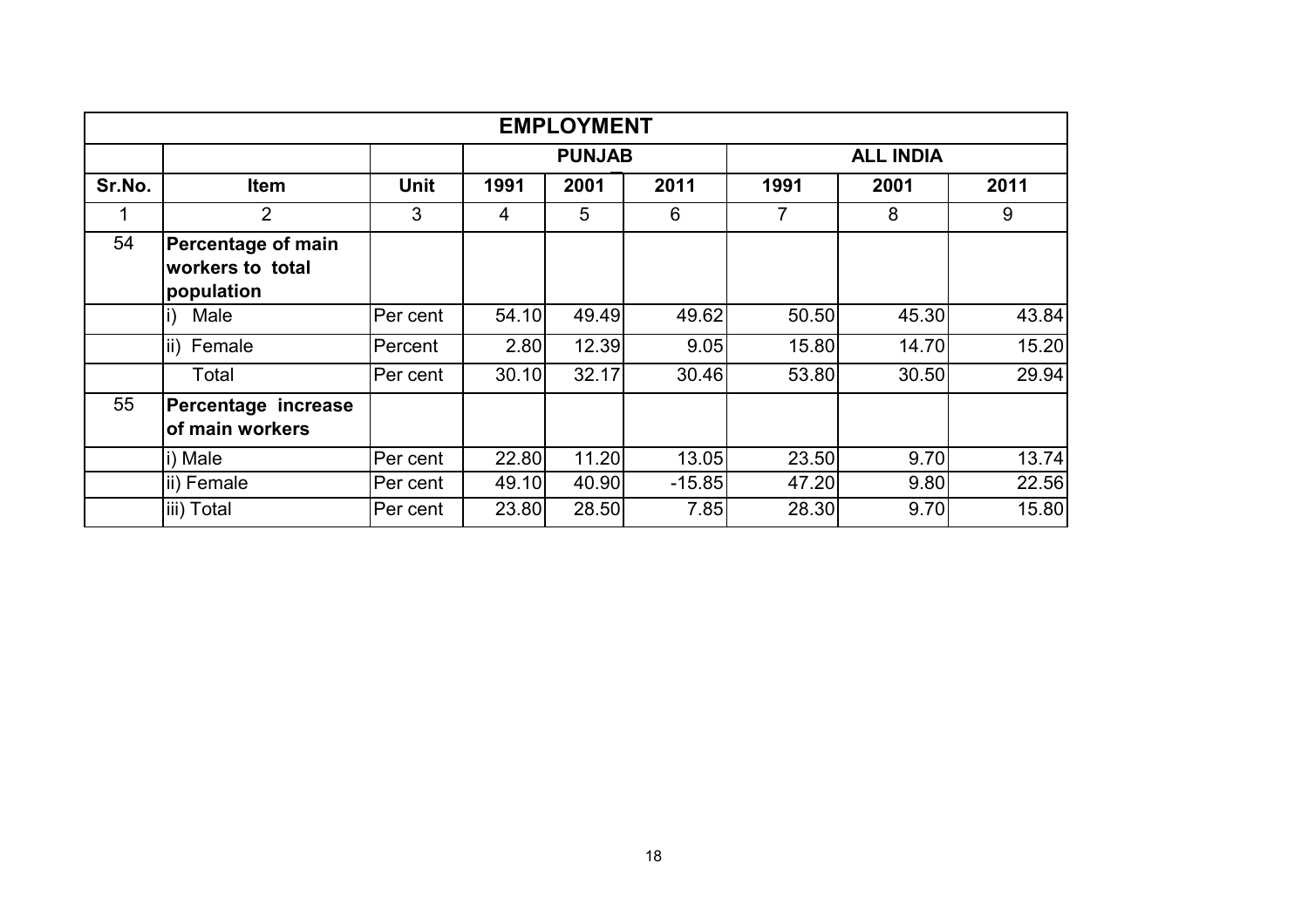|              |                                                                 |                |                              | <b>PUNJAB</b> |         | <b>ALL INDIA</b> |                      |           |  |
|--------------|-----------------------------------------------------------------|----------------|------------------------------|---------------|---------|------------------|----------------------|-----------|--|
| Sr.No.       | <b>Item</b>                                                     | <b>Unit</b>    | 2011-12                      | 2012-13       | 2013-14 | 2011-12          | 2012-13              | 2013-14   |  |
|              |                                                                 |                |                              | (P)           | (P)     |                  | (P)                  | (P)       |  |
| $\mathbf{1}$ | $\overline{2}$                                                  | $\overline{3}$ | $\overline{4}$               | 5             | 6       | $\overline{7}$   | 8                    | 9         |  |
| 56           | <b>Employment in</b><br><b>Organised sector</b>                 |                |                              |               |         |                  |                      |           |  |
|              | <b>Public Sector</b><br>i).                                     | No.000         | 504.72                       | 506.51        | 489.94  | 17609.00         | 44                   | н.        |  |
|              | ii) Private Sector                                              | No.000         | 355.85                       | 366.45        | 371.32  | 11970.00         | $\ddot{\phantom{a}}$ | $\ddotsc$ |  |
|              |                                                                 |                | <b>BANKING &amp; FINANCE</b> |               |         |                  |                      |           |  |
| 57           | <b>Commercial Banks</b>                                         |                |                              |               |         |                  |                      |           |  |
|              | No.of Banking Offices<br>i)                                     | No.            | 4726                         | 5434          | 5356    | 106503           | 98330                | 120965    |  |
|              | ii) No.of Banking Offices<br>per thousand Sq.Km.                | No.            | 95                           | 93            | 93      | 32               | 30                   | 27        |  |
|              | iii) Population served per<br><b>Bank Office</b>                | No.            | 6000                         | 4482          | 5179    | 11000            | 12307                | 10004     |  |
| 58           | i) Finances by Banks &<br>other Financial institutions          | Rs. crores     | 150300                       | 183327        | 185358  | 5024886          | 4611852              | 6282082   |  |
|              | ii) Per Capita Bank<br>Finance & other<br>institutional finance | Rs.            |                              | 33737         | 34110   |                  | 38033                | 51933     |  |
| 59           | Per Capita Tax Revenue                                          |                |                              |               |         |                  |                      |           |  |
|              | <b>Direct Taxes</b><br>i)                                       | Rs.crores      | 764.17                       | 834.64        | 877.43  | 3106.96          | 3599.84              | 4210.65   |  |
|              | ii)<br><b>Indirect Taxes</b>                                    | Rs.crores      | 7234.15                      | 8547.88       | 9056.60 | 2818.57          | 3268.13              | 3220.38   |  |
|              | Total                                                           | Rs.crores      | 7998.32                      | 9382.52       | 9934.03 | 5925.53          | 6867.97              | 7431.03   |  |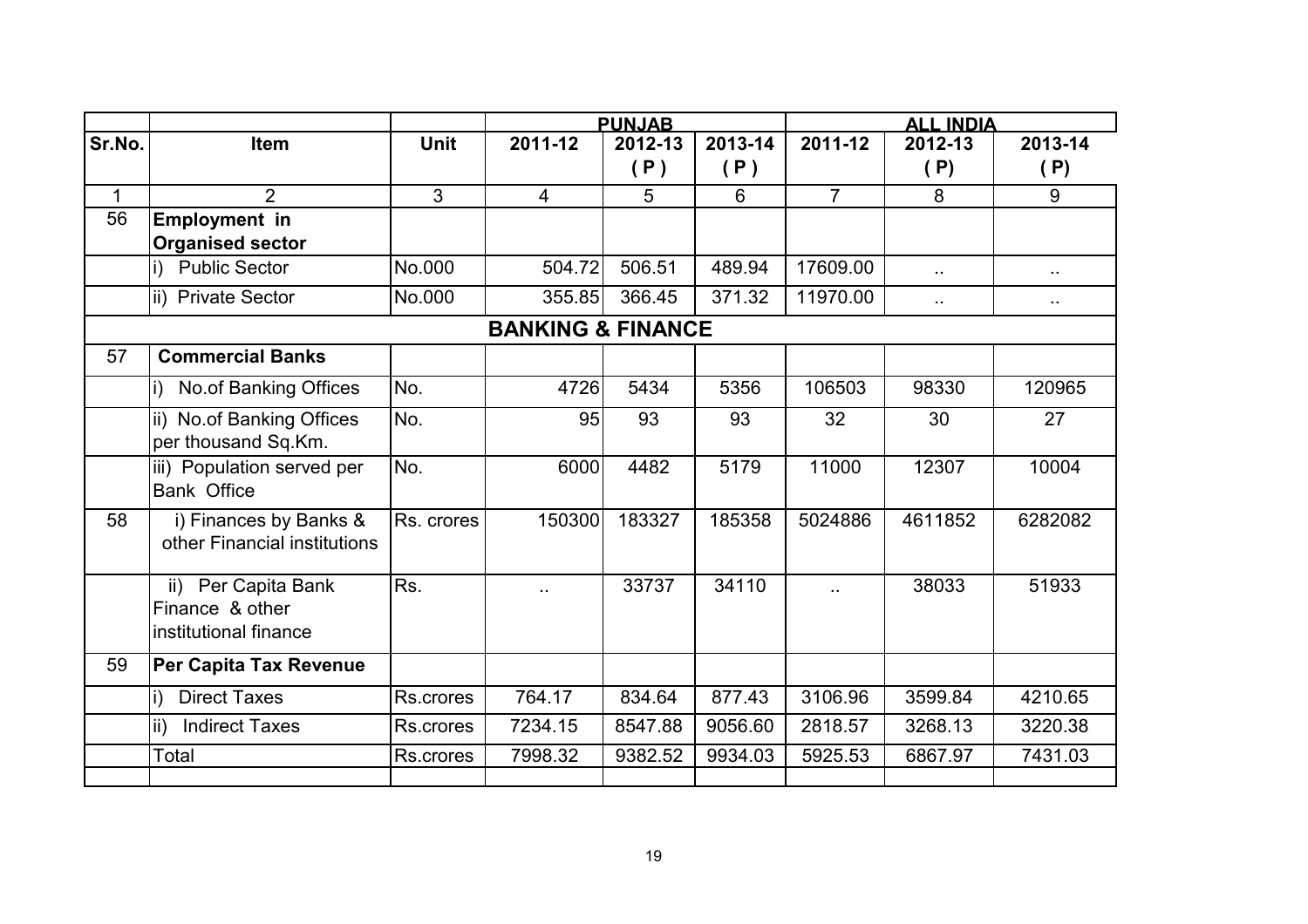|        |                                         |                  | <b>PUNJAB</b>        |                |         |                | <b>ALL INDIA</b> |                |
|--------|-----------------------------------------|------------------|----------------------|----------------|---------|----------------|------------------|----------------|
| Sr.No. | Item                                    | Unit             | 2011-12              | 2012-13        | 2013-14 | 2011-12        | 2012-13          | 2013-14        |
|        |                                         |                  |                      | (P)            | (P)     |                | (P)              | (P)            |
| 1      | $\overline{2}$                          | $\overline{3}$   | $\overline{4}$       | 5 <sup>5</sup> | 6       | $\overline{7}$ | 8                | $\overline{9}$ |
| 60     | Percentage of tax revenue to GSDP       |                  |                      |                |         |                |                  |                |
|        | at current prices                       |                  |                      |                |         |                |                  |                |
|        |                                         |                  |                      |                |         |                |                  |                |
|        | <b>Direct Taxes</b>                     | Per cent         | 0.84                 | 0.84           | 0.81    | 3.93           | 4.22             | 4.45           |
|        | <b>Indirect Taxes</b><br>lii)           | Per cent         | 7.98                 | 8.64           | 8.34    | 3.57           | 3.83             | 3.41           |
|        | Total                                   | Per cent         | 8.82                 | 9.48           | 9.15    | 7.50           | 8.05             | 7.86           |
| 61     | (i) Credit                              | <b>Rs Crores</b> | 150300               | 162996         | 185358  | 5024886        | 5525317          | 62820824       |
|        | (ii) Deposit                            | <b>Rs Crores</b> | 190376               | 199810         | 230945  | 6466322        | 7012620          | 79557212       |
|        | (iii) Credit -Deposit ratio             | Per cent         | 78.95                | 81.60          | 80.00   | 77.71          | 78.80            | 78.90          |
|        |                                         |                  | <b>ROADS</b> ^       |                |         |                |                  |                |
| 62     | Total road length                       | Km.              | 93871                | 98442          |         | 3965390        | 4331922          |                |
|        | ii) Road length per 100 Sq. Km.         | Km.              | 186                  | 195            |         | 121            | 132              |                |
|        | iii) Road length per lakh of population | Km.              | 339                  | 355            |         | 328            | 358              |                |
| 63     | Motor Vehicles per 10,000 Population.   | No.              | 2261                 | 2265           | 2709    | 1318           | 1507             |                |
|        |                                         |                  | <b>MISCELLANEOUS</b> |                |         |                |                  |                |
| 64     | Per capita Plan Expenditure             | Rs.              | 2663.21              | 5677.04        |         | 3413.13        |                  |                |
| 65     | Consumer prices Index number for        | Rs.              | 594                  | 720            | 824     | 195            | 215              | 236            |
|        | Industrial Workers(CPI-IW) (2004-05     |                  |                      |                |         |                |                  |                |
|        | State-base 1987 = 100, All India        |                  |                      |                |         |                |                  |                |
|        | base1982=100)State-base 1987 = 100,     |                  |                      |                |         |                |                  |                |
|        | All India 2001=100)                     |                  |                      |                |         |                |                  |                |
|        |                                         |                  |                      |                |         |                |                  |                |
|        |                                         |                  |                      |                |         |                |                  |                |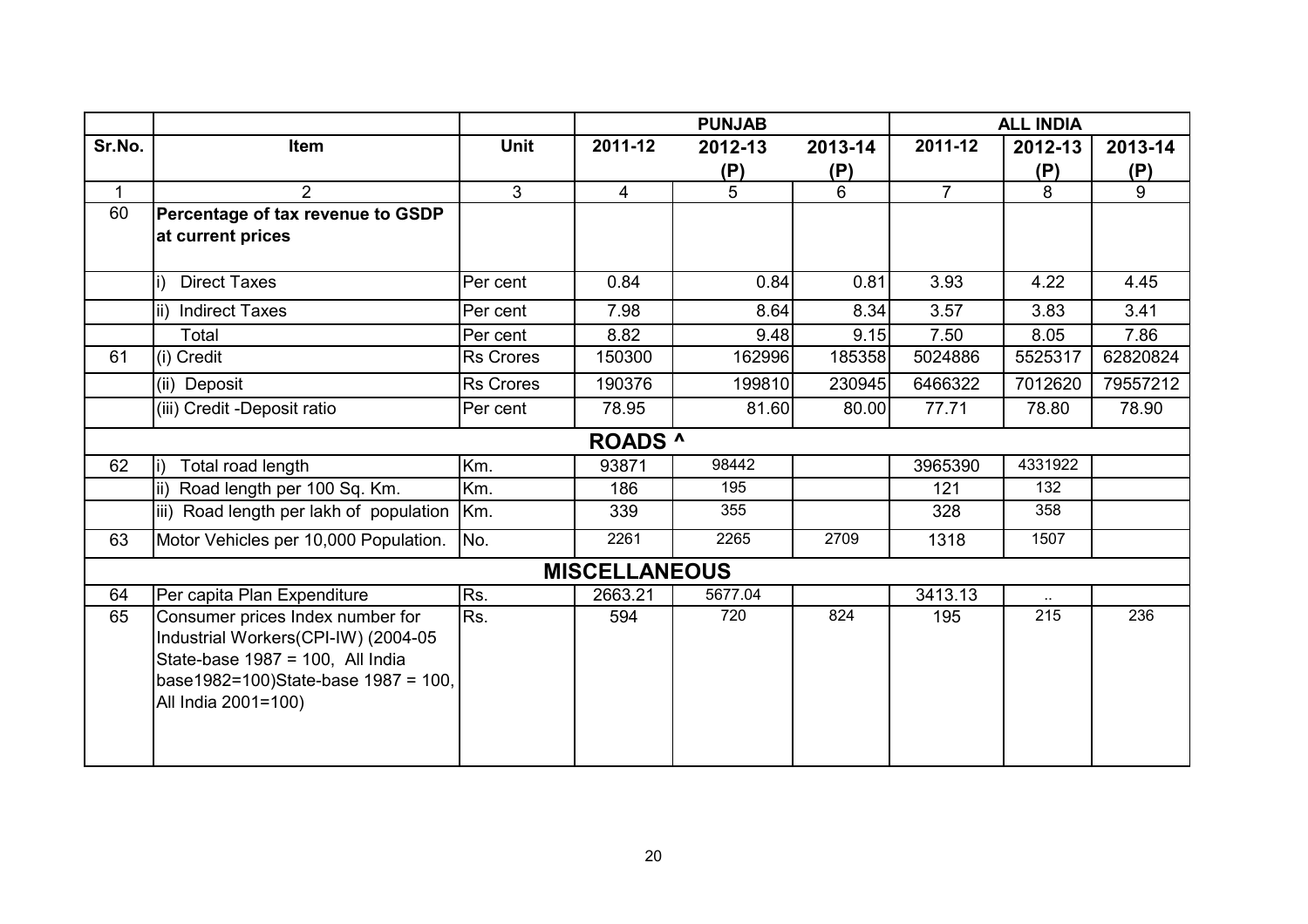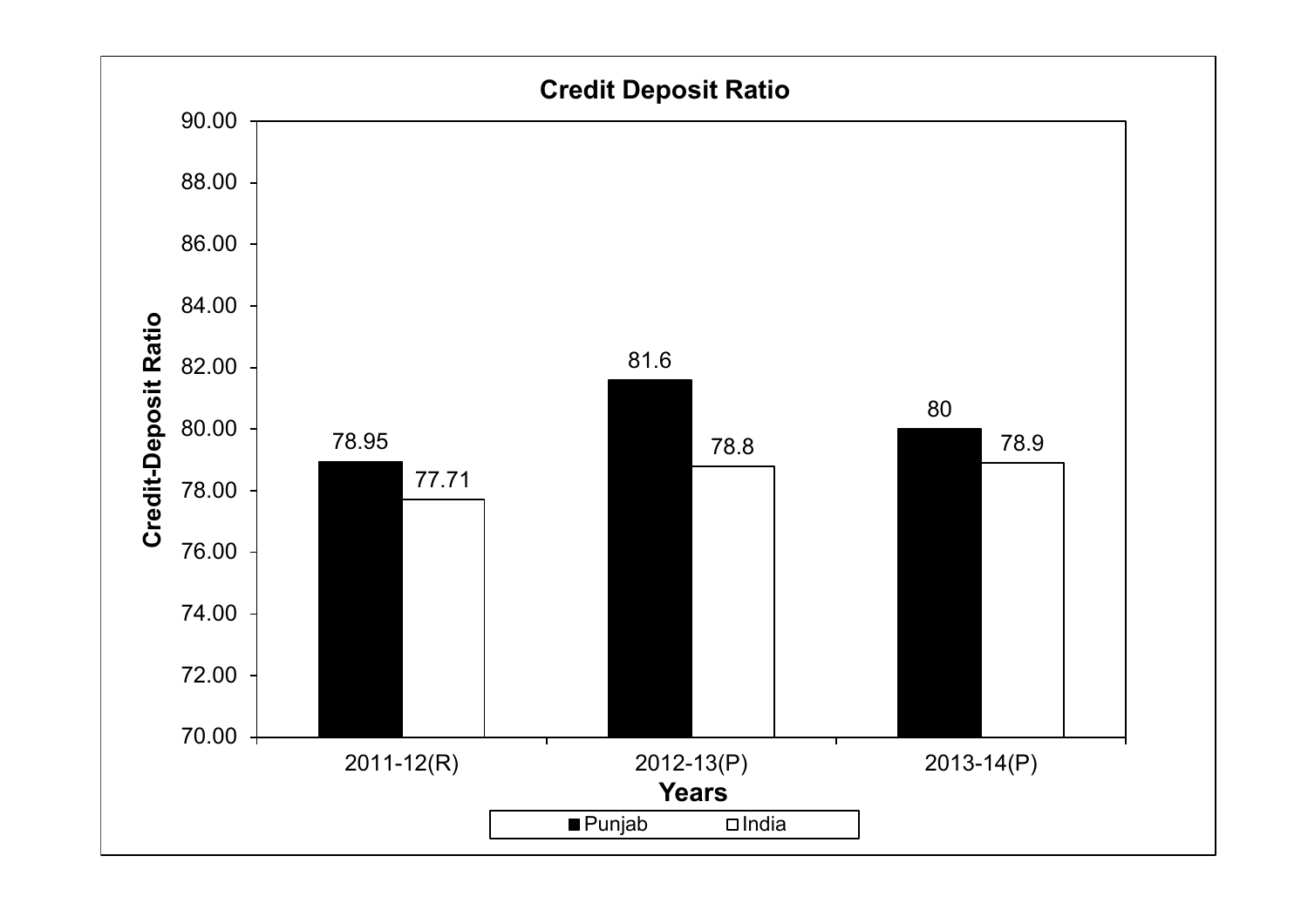|        |                                                  |               |           | <b>PUNJAB</b>                  |         | <b>ALL INDIA</b> |               |               |  |
|--------|--------------------------------------------------|---------------|-----------|--------------------------------|---------|------------------|---------------|---------------|--|
| Sr.No. | <b>Item</b>                                      | Unit          | 2011-12   | 2012-13                        | 2013-14 | 2011-12          | 2012-13       | 2013-14       |  |
|        | າ                                                | 3             | 4         | 5                              | 6       | ⇁                | 8             | 9             |  |
| 66     | Per capita availability of Gms.<br>Milk per day. |               | 945       | 961                            | 980     | 290              | 299           | 307           |  |
| 67     | Area served per post<br><b>office</b>            | Sq. Km.       | 13.08     | 13.25                          | 13.24   | 21.23            | 21.23         | 21.22         |  |
|        |                                                  |               |           | <b>Human Development Index</b> |         |                  |               |               |  |
| 68     | Human Development                                |               | 1999-2000 | 2007-08                        | 2010    | 1999-2000        | 2007-08       | 2010          |  |
|        | Index                                            |               | 0.543     | 0.605                          | 0.569   | 0.387            | 0.467         | 0.504         |  |
|        | Human Development                                | $\sim$ $\sim$ |           | 4                              | 2       | $\sim$ $\sim$    | $\sim$ $\sim$ | $\sim$ $\sim$ |  |
| 69     | Rank among states                                |               |           |                                |         |                  |               |               |  |